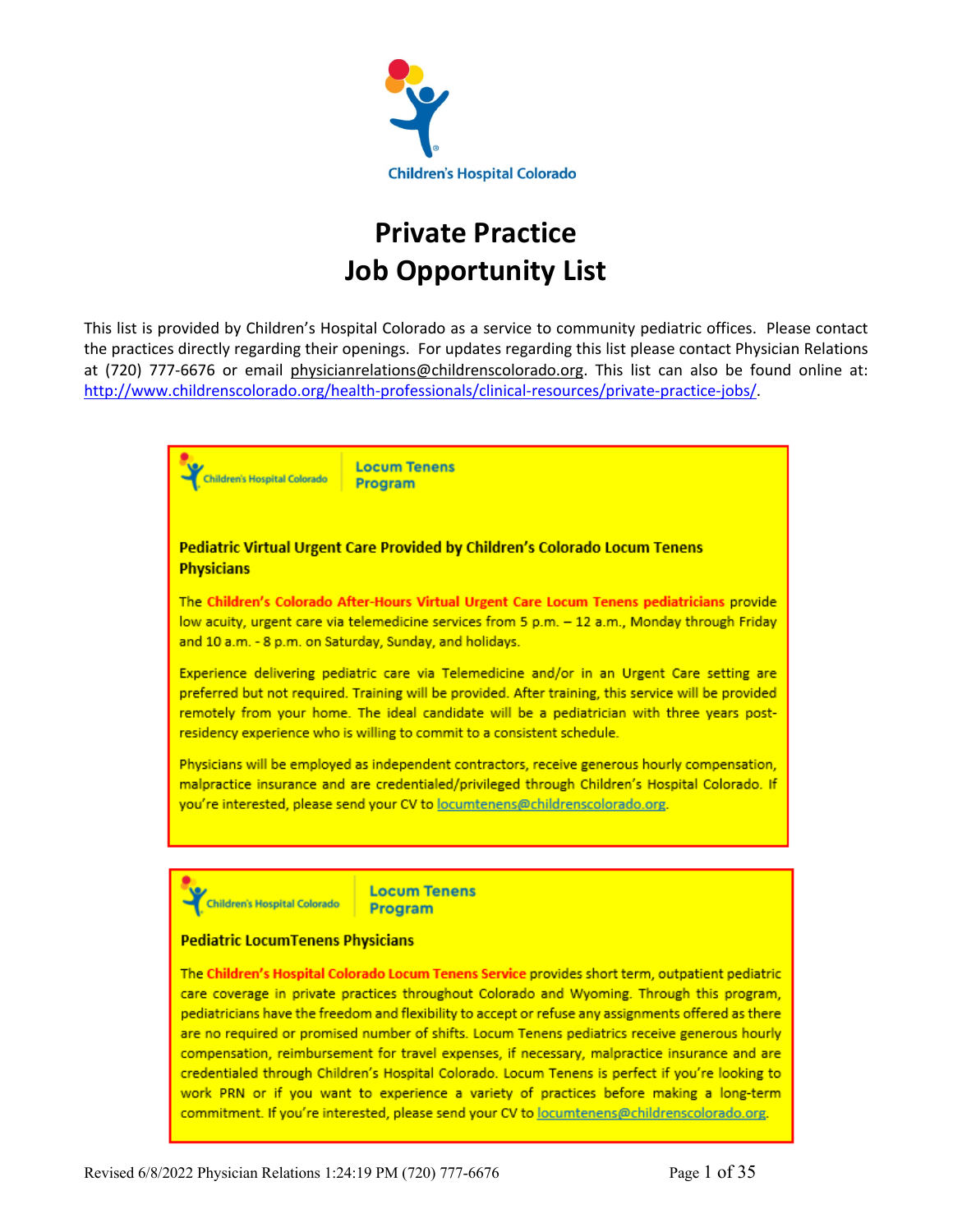# **Metro Denver Openings:**

# **Advanced Pediatric Associates, LLP** 5/09/22

Aurora, CO Email: HR@advanced-pediatrics.com Website: www.AdvancedPediatricAssociates.com Position: Receptionists

# Description

Advanced Pediatric Associates is seeking a full time, **5 day a week Receptionist** who will be responsible for providing excellent customer service to patients and families, performing various administrative duties, accurately collecting patient information including demographics and co-payments and verifying insurance eligibility.

The ideal candidate will be a friendly and positive professional who will be able to perform job duties in a timely and efficient manner while adhering to all procedures and protocols. Will work 5 days a week and an occasional half day on a Saturday.

Requirements

- High school diploma or equivalent
- One year in a customer service setting ideally with direct face-to-face customer interaction
- Strongly prefer 6 months in a medical setting
- Excellent customer service skills
- Must be able to handle a fast-paced work environment

Benefits:

- Weekends Off (occasionally work up to 4 hours on a Saturday)
- Evenings Off
- Paid Time Off (PTO) & Extended Illness Bank (EIB), begins accruing on date of hire
- Benefits including medical, dental, vision, life insurance, accident insurance, LTD (eligible employees scheduled to regularly work 24-40 hours per week)
- $401(k)$
- A professional and family-friendly environment.

Please visit us at https://advancedpediatricassociates.com/ to learn more about our practice or apply for the position at: https://advancedpediatricassociates.com/Human-Resources/Current-Openings

*Advanced Pediatrics is an equal opportunity employer and prohibits discrimination and harassment of any type with regard to race, color, religion, age, sex, national origin, disability status, genetics, protected veteran status, sexual orientation, gender identity or expression, or any other characteristic protected by federal, state or local laws.*

# **Advanced Pediatric Associates, LLP** 5/09/22

Aurora, CO

Email: HR@advanced-pediatrics.com Website: www.AdvancedPediatricAssociates.com Position: Part- Time Telephone Triage Nurse Description

Advanced Pediatric Associates is looking for a **part-time Telephone Triage Nurse** to work 7:30-5:00pm, part time during the week and occasional Saturday mornings. Will be responsible for assessing and classifying patients to determine appropriate medical needs and urgency of care. Carry out telephone triage responsibilities based on established APA medical guidelines, nursing process and ClearTriage Systems telephone protocols. Adhere to APA EMR guidelines.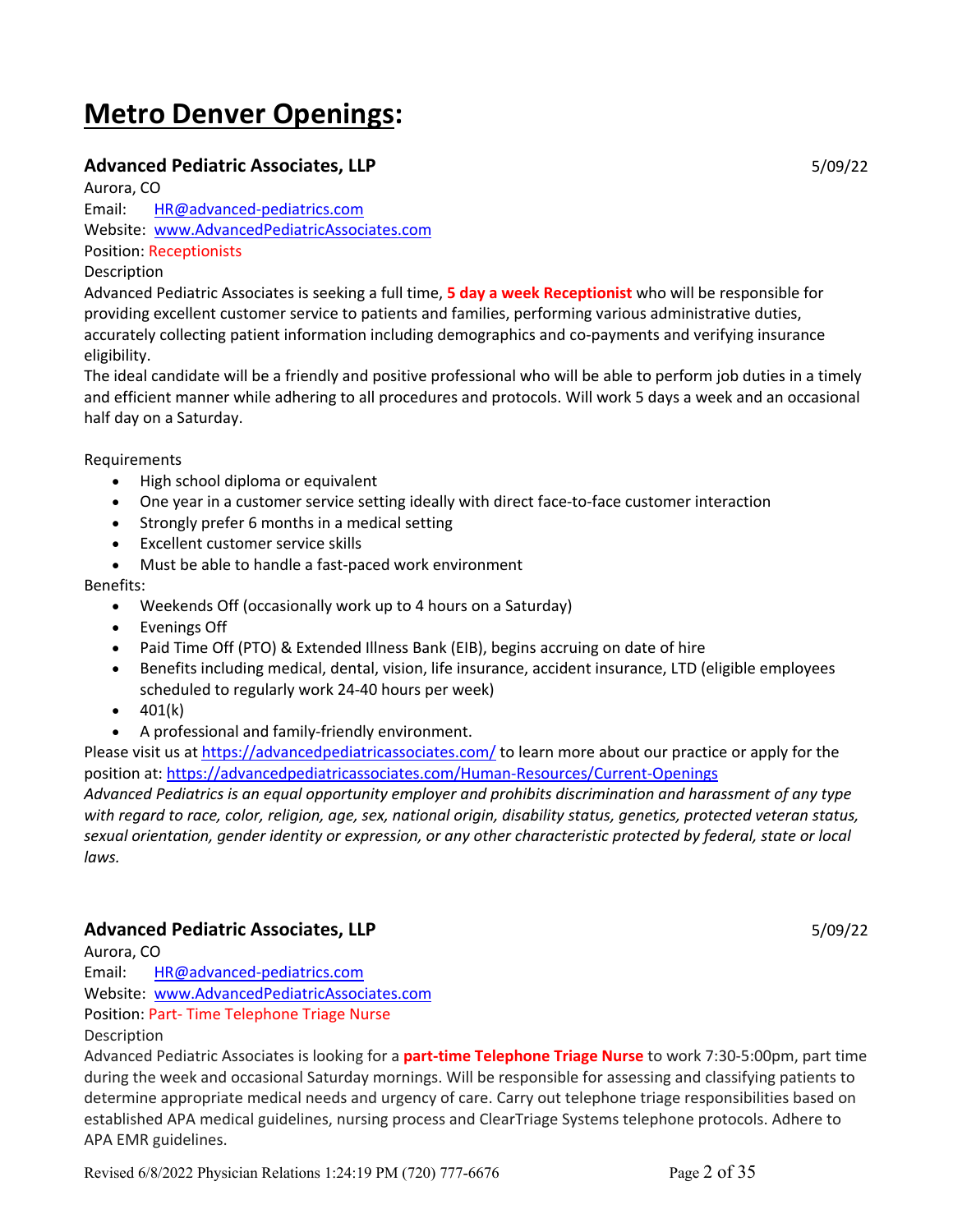# **Please note: this is not a remote work from home position. Candidates will be working from our Administrative office located in Aurora (Parker Rd & I-225).**

Duties:

- Provide telephone triage care to patients utilizing nursing process and standard protocols.
- Schedule appointments when needed according to scheduling guidelines.
- Effectively use computer to accurately document all triage calls, prescription refill, and priorauthorization requests.
- Accurately calculate medication dosage.
- Collaborate with providers to ensure excellent care.
- Communicate effectively with providers, patients, parents, APA team members and representatives from hospitals.
- Provide clear, concise instructions to patients and families regarding treatment plans and use and purpose of medication and prescriptions.
- Completely and accurately document all triage calls and note protocol used; follow up on medically concerning calls.

**Requirements** 

- Associates Degree in Nursing required, BSN preferred
- Current Colorado RN license required
- CPR certification required
- Minimum of one-year professional nursing experience, preferably in pediatrics
- Previous telephone triage experience preferred
- Knowledge of professional nursing theory and practice.
- Ability to react calmly and effectively in emergency situations.

Benefits:

- Weekends Off (occasionally work up to 4 hours on a Saturday)
- Evenings Off
- Paid Time Off (PTO) & Extended Illness Bank (EIB), begins accruing on date of hire
- $\bullet$  401(k)
- Benefits including medical, dental, vision, life insurance, accident insurance, LTD (eligible employees scheduled to regularly work 24-40 hours per week)
- A professional and family-friendly environment.
- We offer a sign on bonus for this position

Please visit us at https://advancedpediatricassociates.com/ to learn more about our practice or apply for the position at: https://advancedpediatricassociates.com/Human-Resources/Current-Openings

*Advanced Pediatrics is an equal opportunity employer and prohibits discrimination and harassment of any type with regard to race, color, religion, age, sex, national origin, disability status, genetics, protected veteran status, sexual orientation, gender identity or expression, or any other characteristic protected by federal, state or local laws.*

# **Advanced Pediatric Associates, LLP** 5/09/22

Aurora, Centennial, Parker Aurora CO Email: HR@advanced-pediatrics.com Website: www.AdvancedPediatricAssociates.com Position: Business Physician Description

Advanced Pediatric Associates is seeking a **Physician** who is directly responsible for treating all types of infectious childhood diseases, conditions and chronic illnesses and is expected to be able to provide diagnosis based on visual and auditory indicators due to the different developmental growth stages of our patient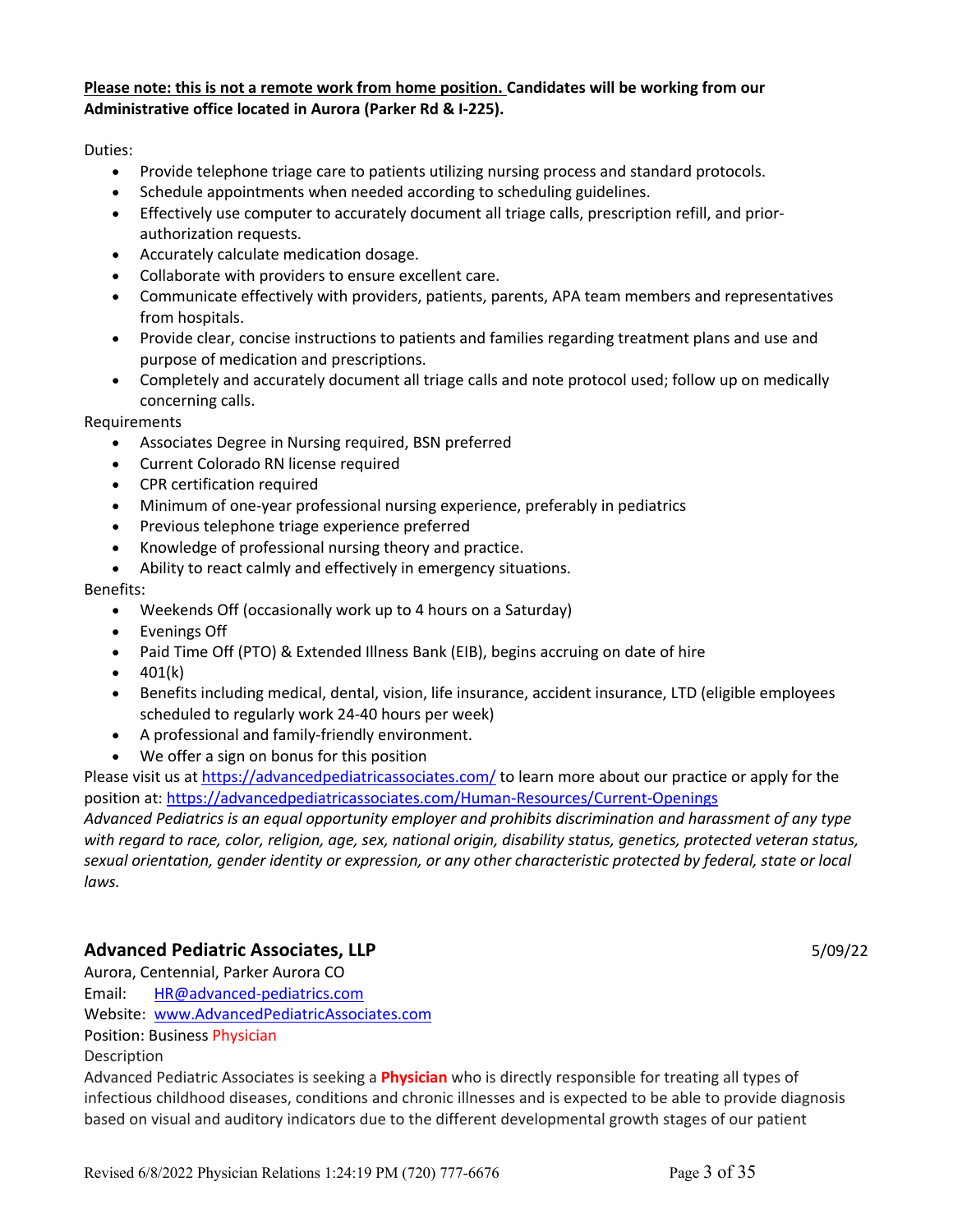population. The ideal candidate must be a positive, experienced, responsible individual who is committed to providing expertise to our busy practice.

# **This position may work at our Aurora, Centennial or Parker office.**

With over 45 years of experience, APA has taken special care to develop the services parents need in caring for their children as they grow. Our provider staff consists of physicians, nurse practitioners and physician assistants who specialize in providing pediatric care for children from infancy through adolescence. We strive to foster a caring partnership with families. Our goal is to provide a "medical home" to our patients, where families can expect compassionate and comprehensive pediatric care, convenient access to quality after-hours advice, and professional coordination of care between our providers and community specialists and services.

Our Nurse Line has set the gold standard for providing pediatric triage to families and has been recognized as a model for others in the local pediatric community. Advanced Pediatrics has been a leader in implementing an electronic medical records system (EMR). We value our patients' time and do our very best to minimize wait times. Our care coordinators utilize a sophisticated scheduling system that gives our providers the necessary time to see patients based on the patient's medical needs. To consistently provide the most advanced care to our patients, our clinical committee meets regularly to review the latest advancements in pediatric care. We highly value and support CME for our providers and staff. Our providers have a close relationship with specialists and staff at Children's Hospital Colorado and participate in the University of Colorado Health Sciences Center pediatric teaching program.

# Requirements

Qualified candidates must:

- Current Colorado Medical License
- Federal Drug Enforcement Administration number
- Current certification from the American Board of Pediatrics
- Current National Certification
- Experience preferred with pediatric patients
- Current CPR or PALS certification
- Spanish speaking a plus

# Benefits:

- Paid time off
- CME
- Extended Illness Bank
- 401(k) with match
- Dental insurance
- Health insurance
- Vision Insurance
- Accident Insurance
- Life insurance, Long Term Disability

Please visit us at https://advancedpediatricassociates.com/ to learn more about our practice or apply for the position at: https://advancedpediatricassociates.com/Human-Resources/Current-Openings

*Advanced Pediatrics is an equal opportunity employer and prohibits discrimination and harassment of any type with regard to race, color, religion, age, sex, national origin, disability status, genetics, protected veteran status, sexual orientation, gender identity or expression, or any other characteristic protected by federal, state or local laws.*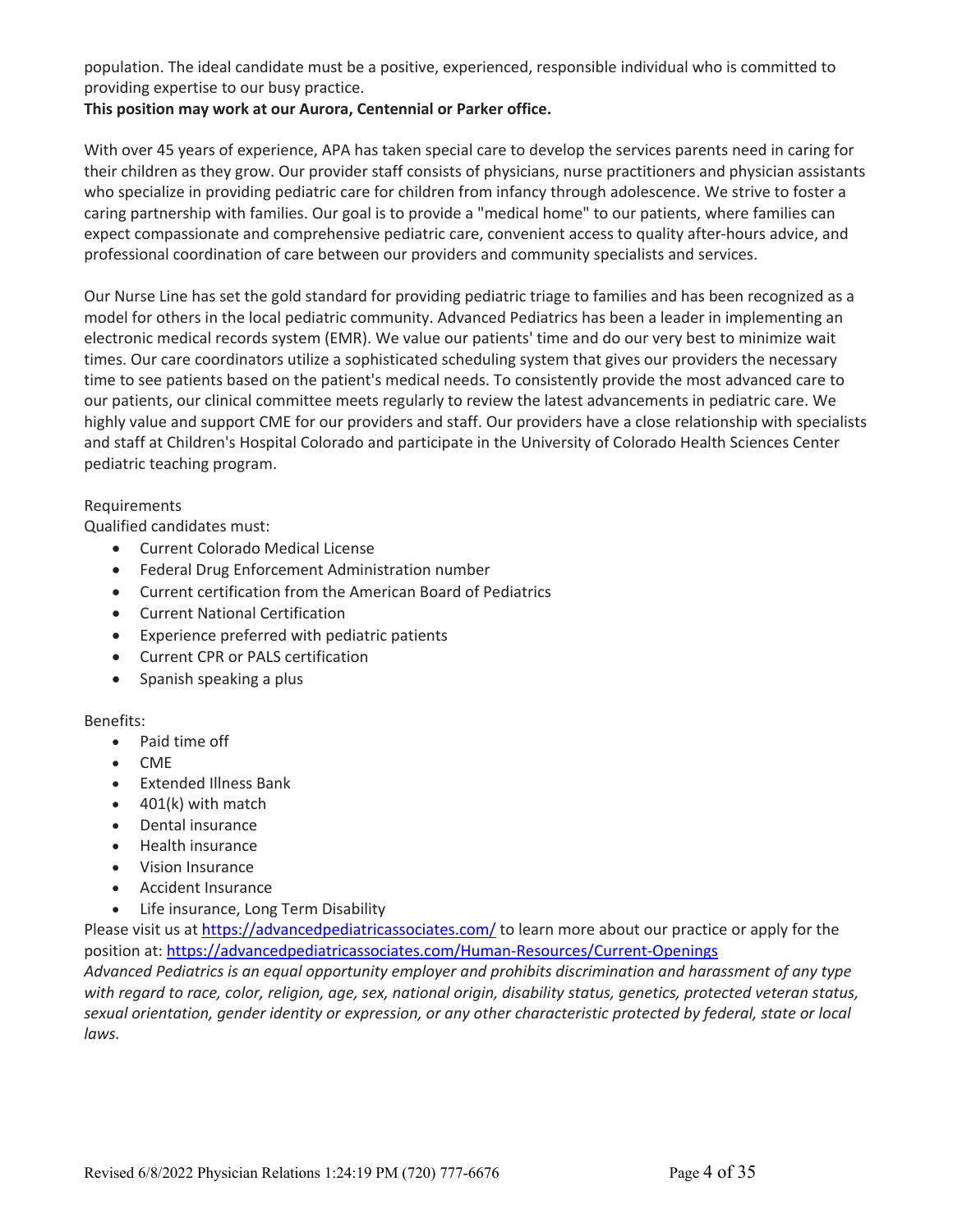# **Advanced Pediatric Associates, LLP** 5/09/22

Clinic Location: Centennial, Parker, Aurora Phone: (720) 974-7149 Fax: (720) 974-7175 Email: HR@advanced-pediatrics.com Website: www.AdvancedPediatricAssociates.com Position: Physician Assistant or Nurse Practitioner

Advanced Pediatric Associates is seeking an experienced, energetic, and enthusiastic **Physician Assistant or Nurse Practitioner**. The Provider will be directly responsible for the evaluation, diagnosis and treatment of all conditions and illnesses related to the pediatric population. Advanced Pediatric Associates is a private pediatric office with three locations.

# **This position may work at our Aurora, Centennial or Parker office.**

With over 45 years of experience, APA has taken special care to develop the services parents need in caring for their children as they grow. Our provider staff consists of physicians, nurse practitioners and physician assistants who specialize in providing pediatric care for children from infancy through adolescence. We strive to foster a caring partnership with families. Our goal is to provide a "medical home" to our patients, where families can expect compassionate and comprehensive pediatric care, convenient access to quality after-hours advice, and professional coordination of care between our providers and community specialists and services.

Our Nurse Line has set the gold standard for providing pediatric triage to families and has been recognized as a model for others in the local pediatric community. Advanced Pediatrics has been a leader in implementing an electronic medical records system (EMR). We value our patients' time and do our very best to minimize wait times. Our care coordinators utilize a sophisticated scheduling system that gives our providers the necessary time to see patients based on the patient's medical needs. We highly value and support CME for our providers and staff. Our providers have a close relationship with specialists and staff at Children's Hospital Colorado and participate in the University of Colorado Health Sciences Center pediatric teaching program.

# **Requirements**

Qualified candidates must:

- Graduate of an accredited PA or NP Program
- Current Colorado PA or NP License
- Minimum of 1 year experience in pediatrics strongly preferred (3-5 years preferred)
- Current National Certification
- Experience preferred with pediatric patients
- Current CPR or PALS certification

Benefits:

- Salary Range: \$45 \$60 per hour
- Paid time off
- $401(k)$
- Dental insurance
- Health insurance
- Vision Insurance
- Accident Insurance
- Life insurance, Long Term Disability

*Advanced Pediatrics is an equal opportunity employer and prohibits discrimination and harassment of any type with regard to race, color, religion, age, sex, national origin, disability status, genetics, protected veteran status, sexual orientation, gender identity or expression, or any other characteristic protected by federal, state or local laws.*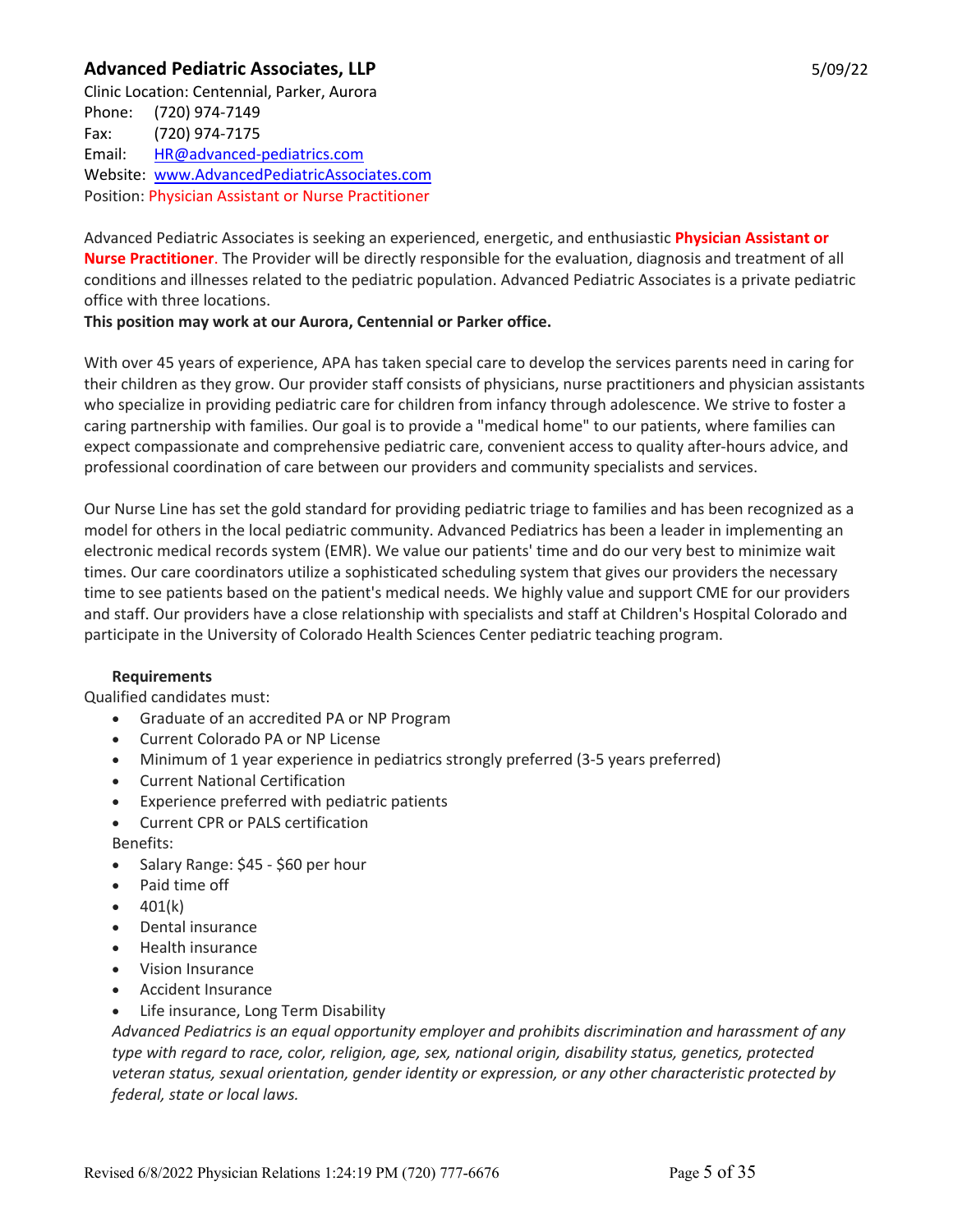# **Advanced Pediatric Associates, LLP** 5/09/22

Parker, CO Contact: Allicia Cristinzio Phone: (720) 974-7149 Fax: (720) 974-7175 Email: HR@advanced-pediatrics.com Website: www.AdvancedPediatricAssociates.com

Position: Medical Assistant

Advanced Pediatric Associates is seeking a **full time, 4 day a week, Pediatric Medical Assistant** responsible for all medical assistant duties including, but not limited to assisting health care providers with the examination and treatment of patients and maintaining standards of clinical policies and processes. Additional duties include, but are not limited to, performing administrative and clerical tasks related to the provision of patient care, performing quality controls and assisting with the supply and vaccine count. Also responsible for understanding and using EPIC effectively according to APA guidelines. The MA II will also be responsible for training new MA staff on policies, equipment and checklists and providing leadership to the MA team. This position requires a higher level of knowledge in the areas of compliance, policy and process and must possess a willingness to take on additional projects as assigned by their office manager.

# **Will work four days a week (Monday - Friday) and an occasional half day on Saturday.**

The ideal candidate will be a friendly and positive professional who will be able to perform patient care in a timely and efficient manner while adhering to all procedures and protocols.

# **Requirements**

Qualified candidates must:

- Have High school diploma or equivalent
- Be a graduate of an accredited school of medical assisting
- Be CPR/BLS certified
- Maintain confidentiality and adhere to all HIPAA privacy and security guidelines
- Be able to prioritize duties and meet deadlines

# Experience:

- Successful completion of externship strongly preferred
- Minimum of 3-5 years' experience
- Pediatric experience strongly preferred
- Familiar with OSHA and CLIA standards
- Experience with blood draws/immunizations required

# Benefits:

- **Weekends Off** (occasionally work up to 4 hours on Saturday)
- **Evenings Off**
- Benefits including **PTO, medical, dental, vision, 401(k), life insurance, and LTD**
- A professional and family-friendly environment.

Please visit us at https://advancedpediatricassociates.com/ to learn more about our practice or apply for the position at: https://advancedpediatricassociates.com/Human-Resources/Current-Openings

*Advanced Pediatrics is an equal opportunity employer and prohibits discrimination and harassment of any type with regard to race, color, religion, age, sex, national origin, disability status, genetics, protected veteran status, sexual orientation, gender identity or expression, or any other characteristic protected by federal, state or local laws.*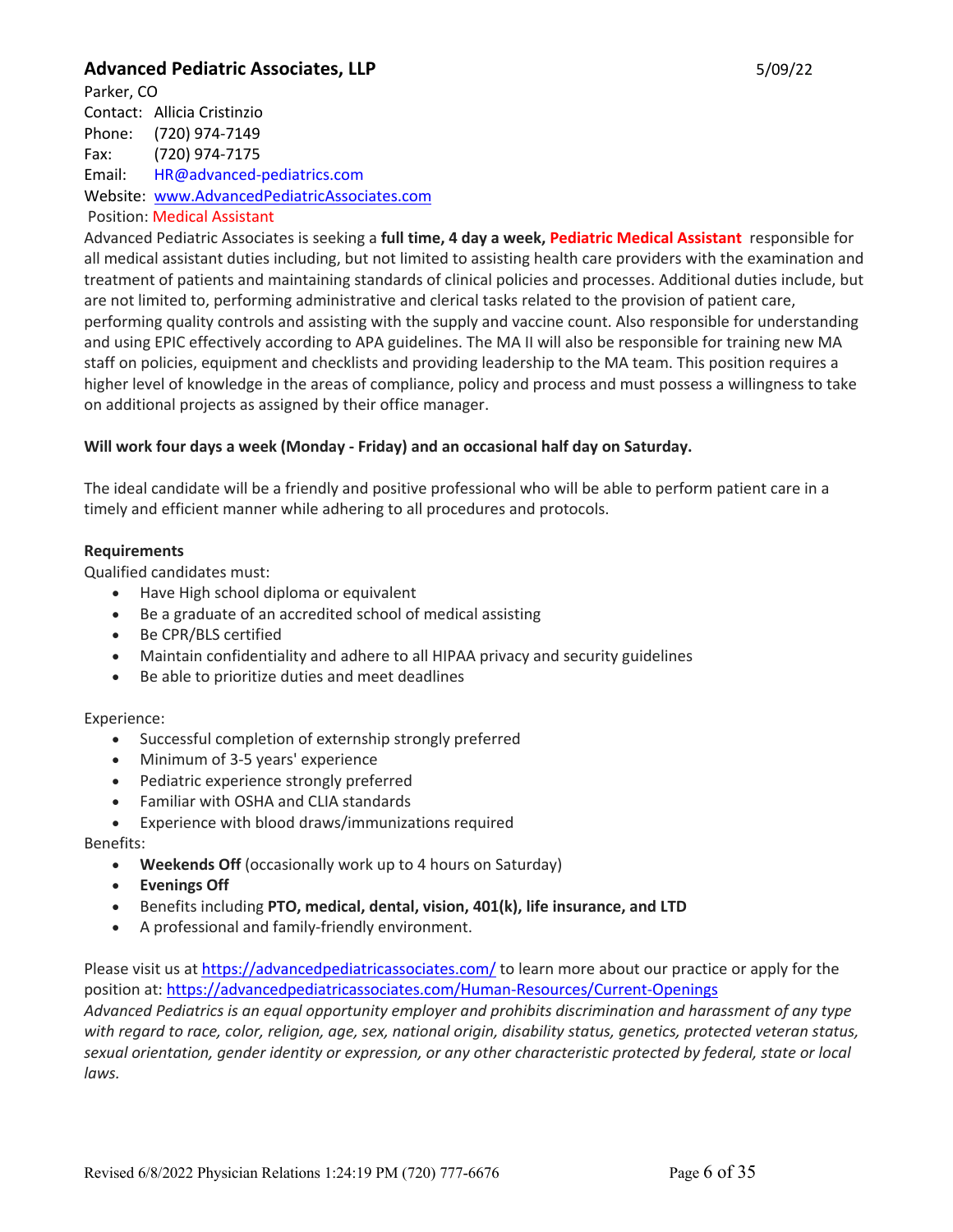# **Advanced Pediatric Associates, LLP** 5/09/22

Centennial, Parker, Aurora Contact: Allicia Cristinzio Phone: (720) 974-7149 Fax: (720) 974-7175 Email: HR@advanced-pediatrics.com Website: www.AdvancedPediatricAssociates.com Position: Office Manager Description

**Advanced Pediatric Associates** is currently seeking an experienced **Office Manager** to manage our clinical offices. Our offices are located in Aurora, Centennial, and Parker We have over 50 years of experience providing quality pediatric care in our communities.

The position of **Regional Office Manager** reports directly to the Administrator and is responsible for the successful day to day operations of one clinical site, including managing the administrative and clinical support staff. Our centralized operations teams of HR, IT, Referrals, Call Center and the Patient Business Office provide our office managers with valuable support and the time to focus on provider support, team development, quality improvement, and customer service at our clinical locations.

# Requirements

The ideal candidate must possess strong skills in the areas of administrative and clinical management, leadership, team building, decision making, problem-solving, verbal/written communication, and attention to detail with the ability to maintain strict confidentiality as per HIPAA guidelines. The ability to be flexible and to function in a fast-paced environment is crucial.

The ideal candidate will also have:

- Minimum of five years' medical management experience in a primary care setting; pediatrics preferred
- Generalist in health care operations with a good knowledge base of revenue cycle management and human resources.
- Experience in team building and training
- Experience in successfully managing multiple locations
- Professional communication skills verbal and written
- Excellent customer service and time management skills
- Ability to problem-solve and make good decisions
- Good working knowledge of clinical documentation and coding requirements
- Experience and technical computer proficiency including EMR and Excel
- Bachelor's degree preferred

#### Benefits:

- **Paid time off (PTO), begins accruing on date of hire**
- Extended Illness Bank (EIB), begins accruing on date of hire
- $401(k)$
- Dental insurance
- Health insurance
- Vision Insurance
- Accident Insurance
- Life insurance, AD&D, Long Term Disability
- **Clinics are closed evenings, Saturday afternoon and all-day Sunday**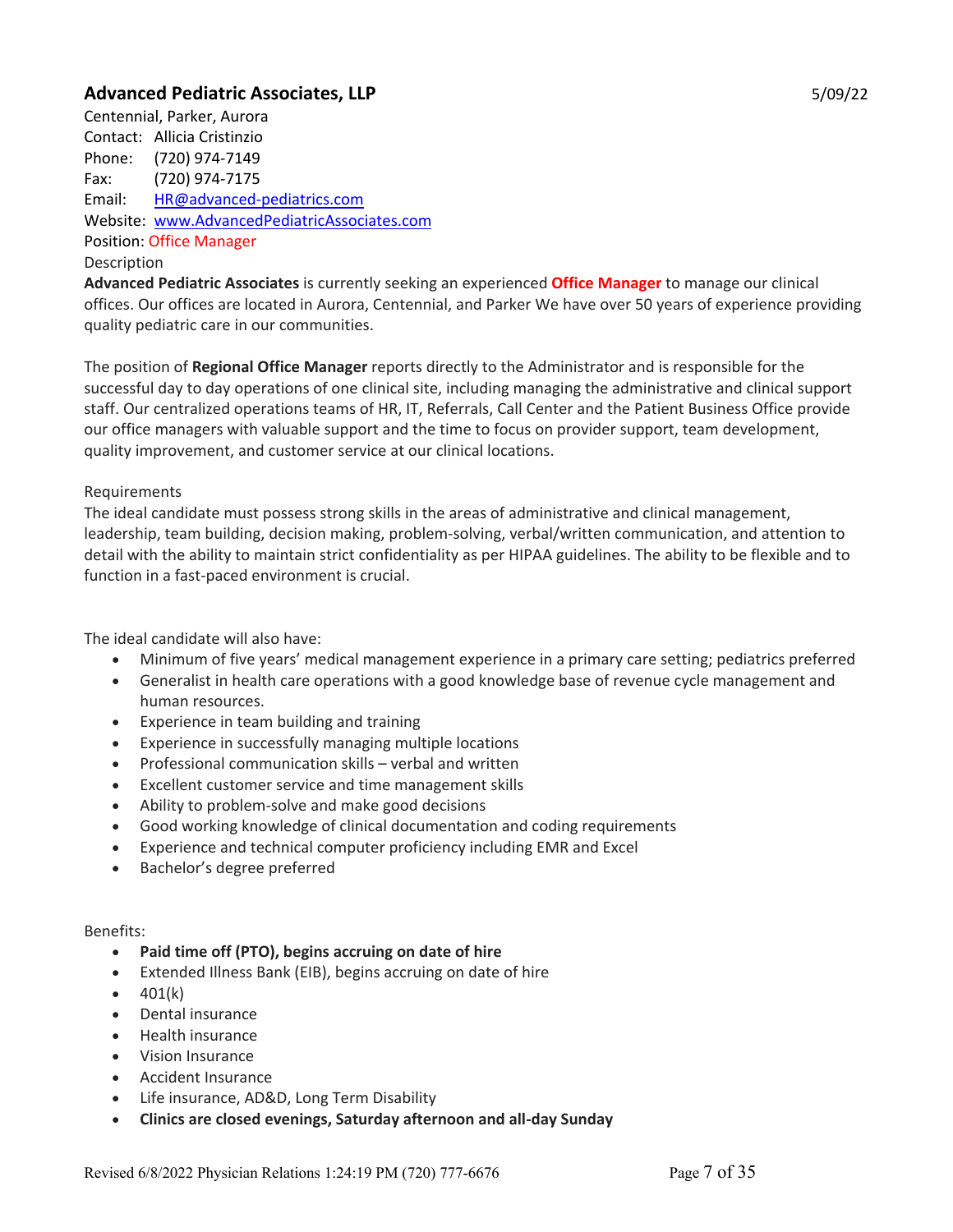Please visit us at https://advancedpediatricassociates.com/ to learn more about our practice or apply for the position at: https://advancedpediatricassociates.com/Human-Resources/Current-Openings

*Advanced Pediatrics is an equal opportunity employer and prohibits discrimination and harassment of any type with regard to race, color, religion, age, sex, national origin, disability status, genetics, protected veteran status, sexual orientation, gender identity or expression, or any other characteristic protected by federal, state or local laws.*

# **Castle Rock Pediatrics** 8/30/21

1001 S. Perry Street Castle Rock, CO 80104 Contact: Michael Stowell, PA-C Phone: (303)688-2228 Email: mstowell@castlerockpediatrics.com Position: **Medical Assistant**

Provide direct patient care for all pediatric patients (age 0 – 25 years old) who present for wellness exams, illness exams, or the assessment and evaluation of injuries. The Medical Assistant works with and under the general supervision of the health care team within Castle Rock Pediatrics. They provide assistance to our physicians and physician assistants to ensure a smooth work flow within the clinic setting. The Medical Assistant will assist with clinic preparations and patient documentation to support the patient centered care setting as part of a collaborative team. He/she will assist with procedures and provide skilled clinical tasks and laboratory procedures as delegated and supervised by the physician, physician assistant, or registered nurse. Excellent customer service skills are required for this position. Scanning documentation into the EMR system is a large role in this position. It is essential for the Medical Assistant to be willing to routinely jump in and help coworkers when necessary, especially when doing so will assist with maintaining proper patient flow.

Required Education:

- Medical Assistant Certification.
- CPR certification required.

Preferred Experience:

• One to three years of clinical experience preferred.

Skills That Will Be Performed:

• Vital Signs, finger sticks and venipunctures. Prepare and administer medications and vaccinations as instructed by the physician or physician assistant.

Physical Requirements:

- Lifting 0-50 lbs (51-100 lbs with lifting device or two-person assistance)
- Sitting or standing for long periods of time
- Bending, Squatting , Reaching, Kneeling, Twisting

Hiring a part time postion, 2-3 days per week plus one Saturday morning each month. Availability to work PRN when other teammates are out sick or on vacation.

Send resume to: Michael Stowell, PA-C. mstowell@castlerockpediatrics.com

# **Complete Care Pediatrics** 1/20/22

2801 Youngfield St Golden, CO 80401 Contact: Molly Gilpin Phone: (303)929-6492 Email: molly@completecarepediatricsco.com Position: **Pediatrician** 

New practice seeking pediatrician, preferably with osteopathic training. Must possess a strong drive to build and contribute to innovative pediatric practice. Approach to care is thoughtful and focused on complete care of the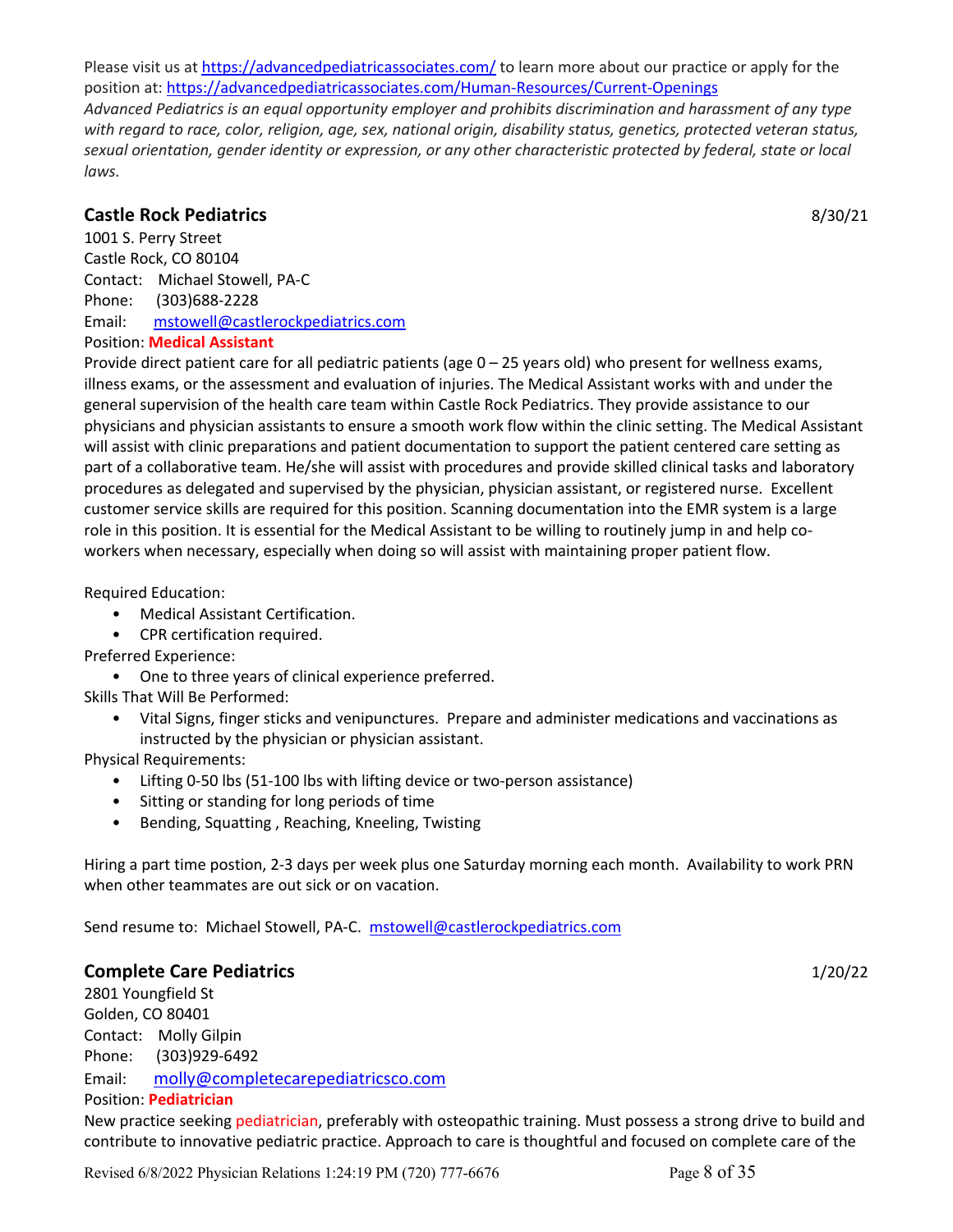Revised 6/8/2022 Physician Relations 1:24:19 PM (720) 777-6676 Page 9 of 35

patient and family. Interest in integrative and complementary medical approaches is a plus. Well care is conducted in a group model from ages 2 months to 3 years. No hospital rounding, shared on call duties, no weekend visits.

Competitive salary, commensurate with experience, along with 401K plan after one year of employment.

Open to part ownership of practice or straightforward employee/employer relationship.

Part-time or full-time option available

# **Denver Pediatrics** 1/6/22

9141 Grant Street, Suite 115 Thornton, CO 80229 Contact: Gita Sikand MD Phone: (303) 920-9000 Fax: (303) 920-4000 Website: www.Denverpeds.com

Position: Pediatric Nurse Practitioner or Pediatric Physician Assistant

Denver Pediatrics is currently looking for an enthusiastic and energetic Pediatric Nurse Practitioner or Pediatric Physician Assistant to join our dedicated team for a part time opening for 1 to 2 days a week. We are a small and busy Pediatric practice with over 38 years of experience in providing advanced personalized pediatric care in Thornton. Our patients and families do expect compassionate and comprehensive medical services within our office Monday through Friday and in-hospital newborn care at North Suburban Hospital.

Our staff loves taking care of patients and families. Our goal is to provide a warm and inviting environment and maintain the highest possible standard of care through ongoing education, quality improvement programs and positive change in workflow systems and evidence-based practice. Denver Pediatrics is devoted to preventive care. Well visits need to be a memorable, special and educational event. We welcome complex medical, social, developmental and psychological cases. We foster and exhibit a healthy, active lifestyle.

The practice utilizes the Epic EMR system through PedsConnect supported by Children's Hospital. Our providers are dedicated to delivering cost-effective, quality of care that is accessible to all our patients by applying AAP best practices as well as forming collaborative partnerships with Children's Hospital.

Denver Pediatrics also participates in the clinical training of the Medical Students within our office.

CVs can be emailed to Denverpediatrics@aol.com or faxed to 303-920-4000.

Please visit us on the web at www.Denverpeds.com

# **Denver West Pediatrics, P.C.** 5/09/22

Golden, CO 80229 Contact: dwphiring@gmail.com Website: www.denverwestpediatrics.com Position: Part-Time Telephone Triage Nurse Salary Range: \$32.00 - \$37.00 per hour Position: RN with Pediatric Telephone Triage experience Description: Denver West Pediatrics is looking for an **RN with pediatric telephone triage experience**. This position is 5 days per week (M - F) part-time with Mondays full days, Tuesdays full days and every other week just Tuesday mornings, then W/Th/F mornings only. This position is shared with two other RNs. No weekends.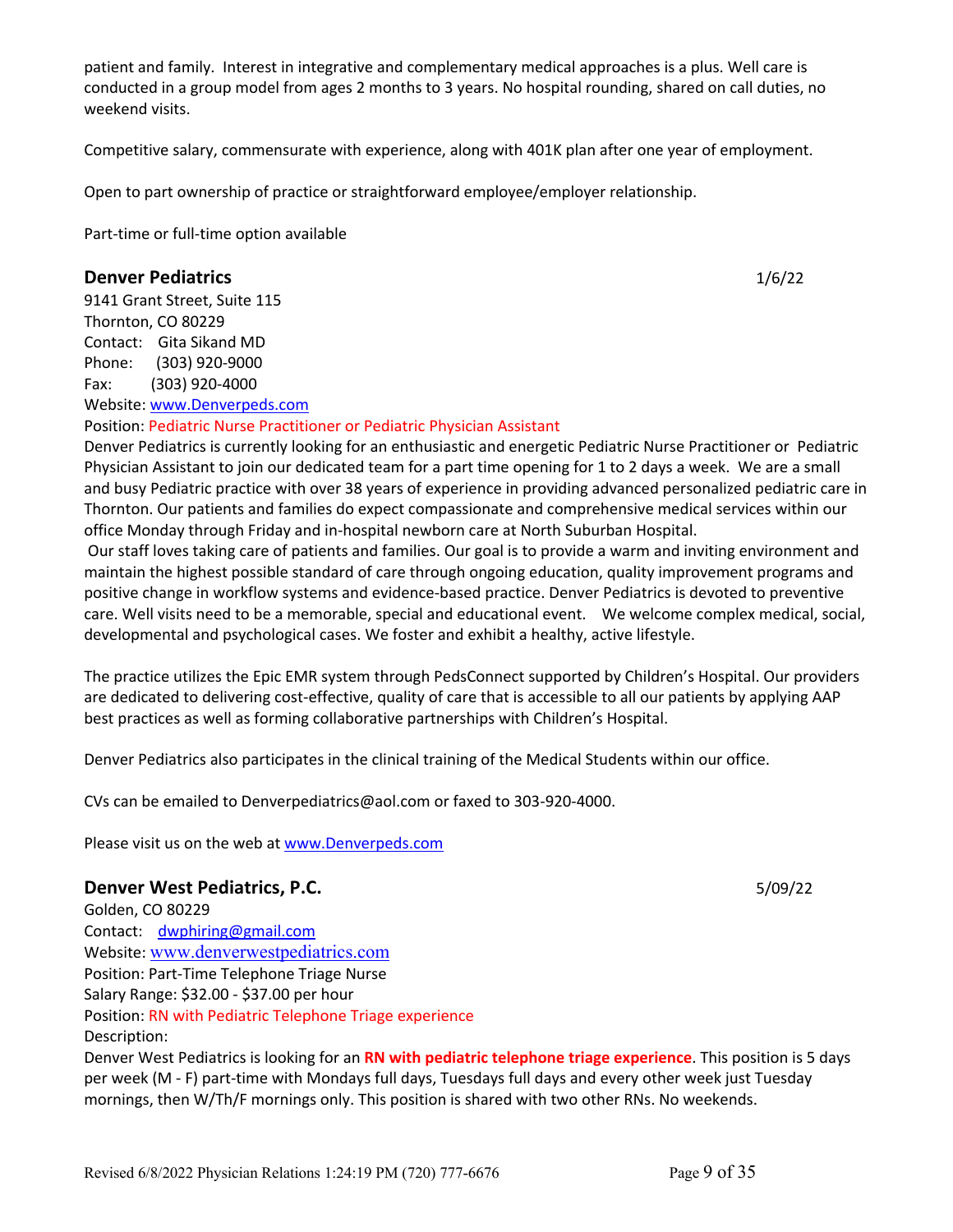Our Triage RNs are vital to the personalized care we provide our families. We are seeking someone who desires to provide compassionate and personalized customer service, enjoys working within a team, and strives to offer the best and most current medical advice.

Primary responsibilities: responding to parent/patient phone calls regarding their concerns, scheduling appointments as necessary, and teaming with providers to manage urgent medical situations.

Please note: This position will be in-office only, no remote options available.

We provide a compensation package that includes: competitive hourly pay, paid time off, 401K plan, quarterly bonus plan, and chocolate.

If you fit this position, please submit your resume along with a cover letter detailing your qualifications. Duties:

- Provide telephone triage care to patients utilizing nursing process and standard protocols.
- Schedule appointments when needed according to scheduling guidelines.

• Effectively use computer to accurately document all triage calls, prescription refill, and prior authorization requests.

- Accurately calculate medication dosage.
- Collaborate with providers to ensure excellent care.

• Communicate effectively with providers, patients, parents, DWP team members and representatives from hospitals.

• Provide clear, concise instructions to patients and families regarding treatment plans and use and purpose of medication and prescriptions.

• Completely and accurately document all triage calls and note protocol used; follow up on medically concerning calls.

Requirements:

- Current Colorado RN license required
- Minimum of one-year professional nursing experience, preferably in pediatrics
- Previous telephone triage experience preferred

• Ability to react calmly and effectively in emergency situations. Benefits:

- Weekends Off Evenings Off
- Paid Time Off (PTO)
- $401(k)$
- A professional and family-friendly environment

# **Focus on Kids** 8/25/21

9200 W. Cross Drive, Suite 100 Littleton, CO 80123 Contact: Ashlee Floyd, Practice Manager Phone: (303)972-7337 Fax: (303)972-0026 Email: Afloyd@focusonkidspeds.com Website: www.focusonkidspeds.com Position: Physician Assistant

# **Start Date: Immediate**

Focus on Kids currently has an opening for a Board-Certified **Physician Assistant**. This is an established practice in the Littleton area (Wadsworth and Bowles). We are looking for a motivated and hard-working person to join our team. This is a fun and energetic Pediatric office. We provide a caring and enthusiastic atmosphere for our pediatric patients and staff. This office currently has 3 Board Certified Pediatricians and 2 Board Certified Physician Assistant. This position is a salaried position working 4 days per week. We offer a competitive salary and benefits.

If interested in this opportunity, please send your CV to the Practice Manager via email or fax.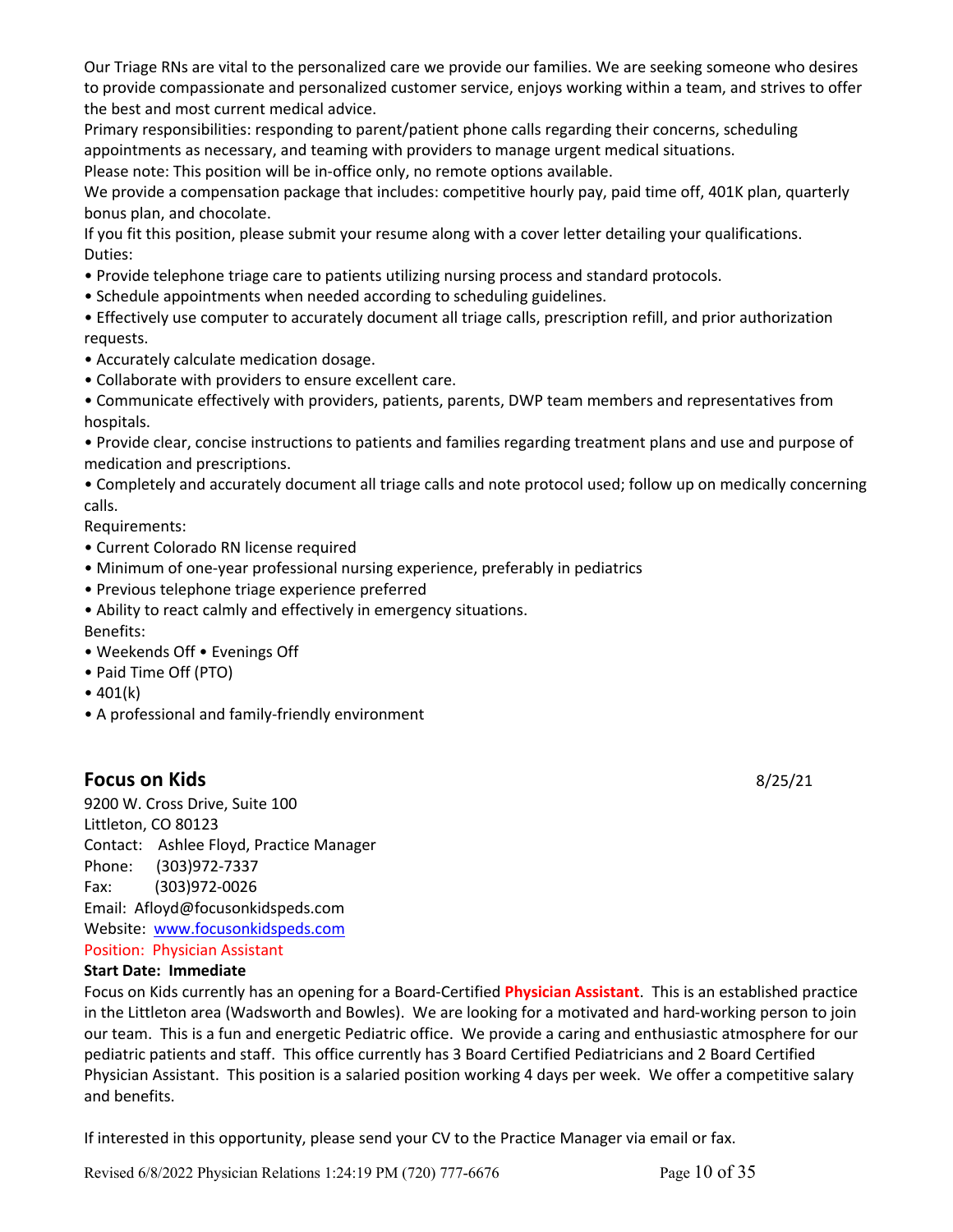# **Greenwood Pediatrics** 12/6/21

9094 E Mineral Avenue #100 Centennial, CO 80112 Contact: Lisa Holder Phone: (303) 694- 3200 Email: lholder@greenwoodpediatrics.com Website: https://greenwoodpediatrics.com Position: Pediatrician

Greenwood Pediatrics, a successful and respected pediatric practice in the Denver, CO area is seeking a pediatrician who is passionate about advanced primary care. We are interested in highly qualified, motivated and compassionate individuals seeking to provide the best primary and preventive care to a medically diverse outpatient pediatric population.

The practice is comprised of 10 board certified pediatricians and 14 advanced practice providers (NPs and PAs). Every patient family belongs to a team comprised of a pediatrician and advanced practice provider, and we make every attempt to achieve continuity by providing care within the team. This provides patients with a welldefined medical home and offers providers an opportunity to build deep relationships with families. Greenwood prides itself on being a family-focused environment providing high quality care founded on evidence-based practice.

# **ESSENTIAL DUTIES and RESPONSIBILITIES**

Include, but are not limited, to the following:

- Performs comprehensive and interval history and physical exams of patients with acute and chronic problems. Identifies differential diagnoses, assesses the severity of the patien'ts illness and establishes priorities of care for the presenting problem/chief complaint
- Develops treatment plans and appropriate follow up care
- Communicates pertinent patient information to the covering physician/supervising physician
- Educates the patient and parents about their diagnosis and treatment plan
- Orders, interprets and evaluates diagnostic tests
- Obtains informed consents for any proposed procedures.
- Writes prescriptions per medical protocol; exercises prescriptive authority as outlined by Colorado statutes
- Documents patient encounters in the electronic health record (EHR) and/or according to the guidelines established by each individual location in which the care is provided
- Maintains patient confidentiality per HIPAA requirements
- Analyzes new knowledge gained from conferences, workshops, professional literature, or other training and assimilates this knowledge into clinical practice

# Other Functions

- Maintains appropriate professional affiliations
- Ability to travel to multiple clinic locations
- Attends required meetings and participates on committees as requested
- Acts as a role model to other staff members
- Assists in the education of staff and precepted students
- Other duties as assigned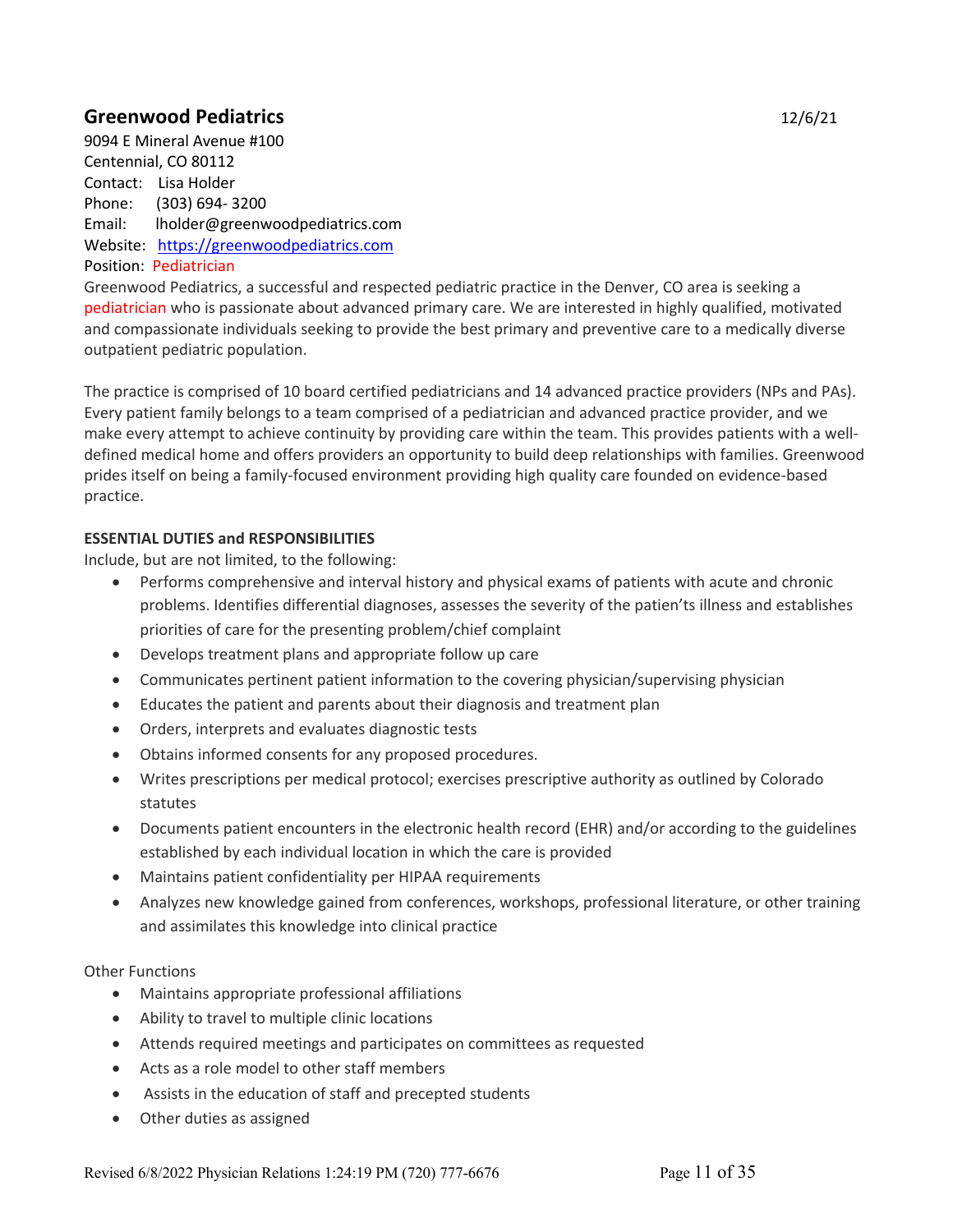#### **MINIMUM QUALIFICATIONS**

Education

• Graduate of an accredited MD or DO program

Licensure/Certifications

- DEA number
- CPR certification

Other qualifications

- Strong verbal and written communication skills
- Excellent interpersonal skills
- Ability to work as a cooperative member of a team
- Ability to adapt to change
- Working knowledge of anatomy, physiology and disease processes
- Understanding of current recognized standards of care within the scope of licensure
- Thorough knowledge of applicable state and federal laws and regulations

Job Types: Full-time, Part-time

Benefits:

- $401(k)$
- Dental insurance
- Disability insurance
- Health insurance
- Malpractice insurance
- Paid time off

# **Highlands Integrative Pediatrics** 5/6/21

2650 18th St, Suite 100 Denver, CO 80211 Contact: Oumou Diacko Phone: 720-583-4470 (no phone calls)

Fax: 888-463-4470, opt.1

Email: Oumou.diacko@hipediatrics.com

Website: https://www.hipediatrics.com/

# Position: **RN, LPN, or MA Full Time Triage Positional**

RN, LPN or MA Full Time Triage position at Highlands Integrative Pediatrics

Join a vibrant, growing pediatric practice

- Must have prior outpatient experience, preferably in general pediatrics. Behavioral Health experience is a plus.
- Skill set that includes phlebotomy, medication and vaccine administration, phone triage
- Experience with electronic health record, preferably EPIC
- MA and LPN applicants must have outpatient pediatric experience, (triage experience preferred)
- Interest in integrative/holistic approaches

Benefits include:

• Competitive pay based on prior relevant experience and level of training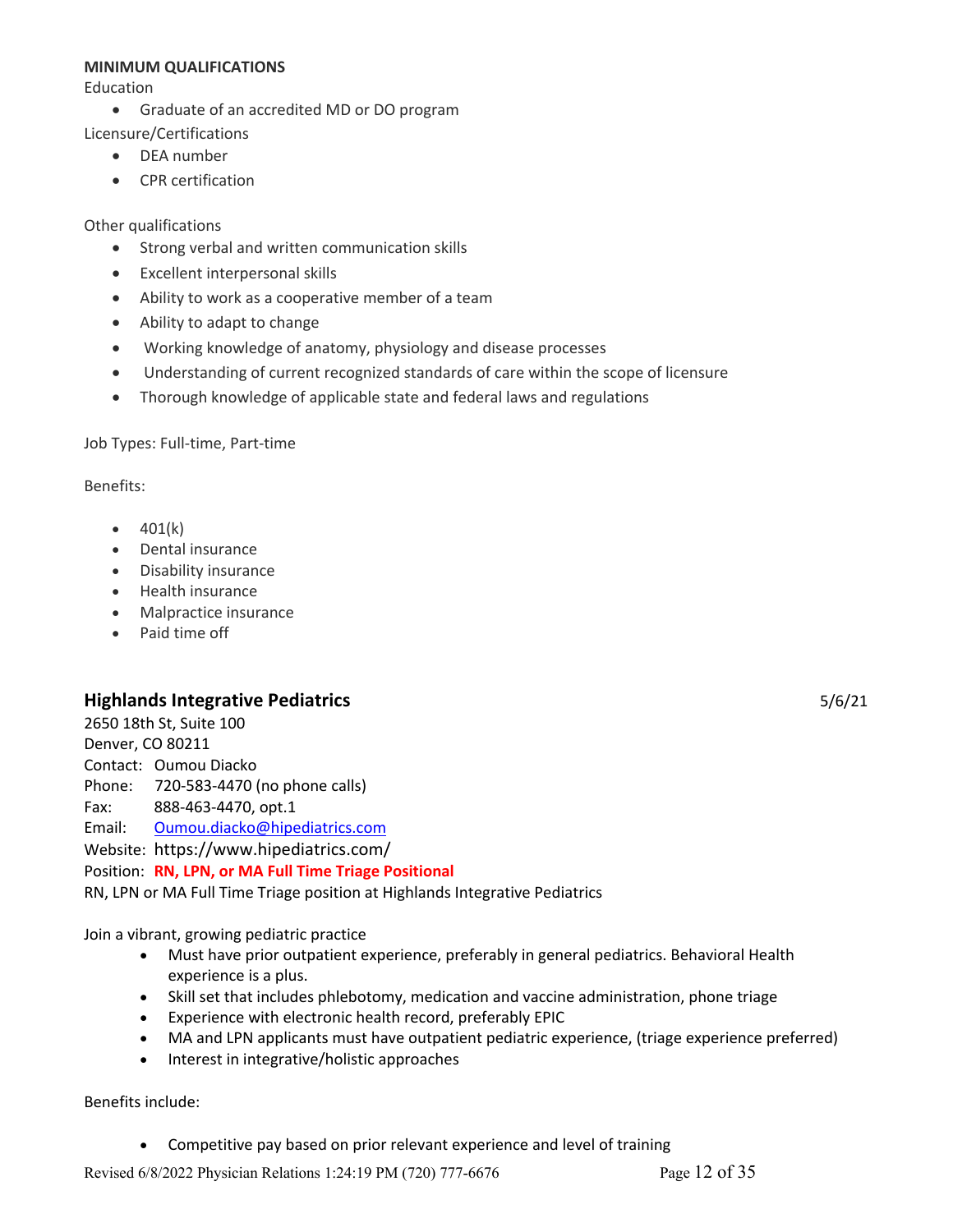• Health (Anthem)/vision/dental insurance

# **Kids First Health Care** 9/27/21

4675 E. 69<sup>th</sup> Ave. Commerce City, CO 80022 Contact: Catherine Schurger Phone: 303.853.3281 (no phone calls) Fax: 303.289.7378 Email: cschurger@kidsfirstco.org Website: www.kidsfirsthealthcare.org

# Position: **Medical Director**

The Medical Director is responsible for leading Kids First Health Care's clinic program to ensure delivery of high-quality pediatric services. The position is a combined clinical and administrative position with a primary focus on clinical care and oversight of staff responsible for clinic operations. The position provides leadership and guidance of all dimensions of clinical activities to ensure accomplishment of clinical objectives. The Medical Director is responsible for driving continuous quality improvement, integrated services and application of evidence-based clinical practices. The Medical Director also plays a key role on Kids First's Executive Team to support excellence and efficiency throughout the agency.

#### **Duties and responsibilities**

#### **1. Leadership and Administration**

- **•** Emulate and promote the values of Kids First and the associated behaviors.
- **•** Ability to lead people in a clinical setting through coaching, mentorship, and ongoing support.
- **•** Work collaboratively with agency leadership to achieve strategic goals.
- **•** Participate in agency strategic planning and develop aligned annual work plan.
- **•** Participate in Leadership Team meetings.
- **•** Collaborate with supervisor to demonstrate progress and success in meeting work plan metrics in the expected timeframe.
- **•** Work collaboratively with direct reports to maintain clinic operations, develop and implement models of care, evaluate patient outcomes and achieve metrics of success.
- **•** Participate in review of annual program budget with Director of Administration and Finance and Clinic Management Team.

# **2. Clinic Operations**

- **•** Promote and advance integrated and culturally responsive services throughout Kids First Health Care to best support patients.
	- **•** Maintain knowledge of current research and evidence-based practice.
	- **•** Oversee and schedule clinically related training with support from clinic management team.
	- **•** Oversee development and implementation of policies and procedures for evidence based clinical practices. Ensure clinical staff knowledge of policies and procedures and placement in an easy-toreference format.
	- **•** Promote consistency and best practices that enhance clinical quality and efficiency and minimizes variation across clinical sites.
	- **•** Oversee Lead Behavioral Health Professional and promotes an integrated care model.
	- **•** Oversee behavioral health and dental health integration.
	- **•** Support the clinic management team in clinical quality improvement efforts and demonstrates improvement.
	- **•** Support clinical teams, facilitate clinical discussions and decision making and participate in medical home model management of medically complex patients.
	- **•** Approximately 20-30 hours or 25% (monthly) of direct patient care to include accurate physical examinations, evaluations, diagnosis, treatment, follow up, consultation and coordination of patient care.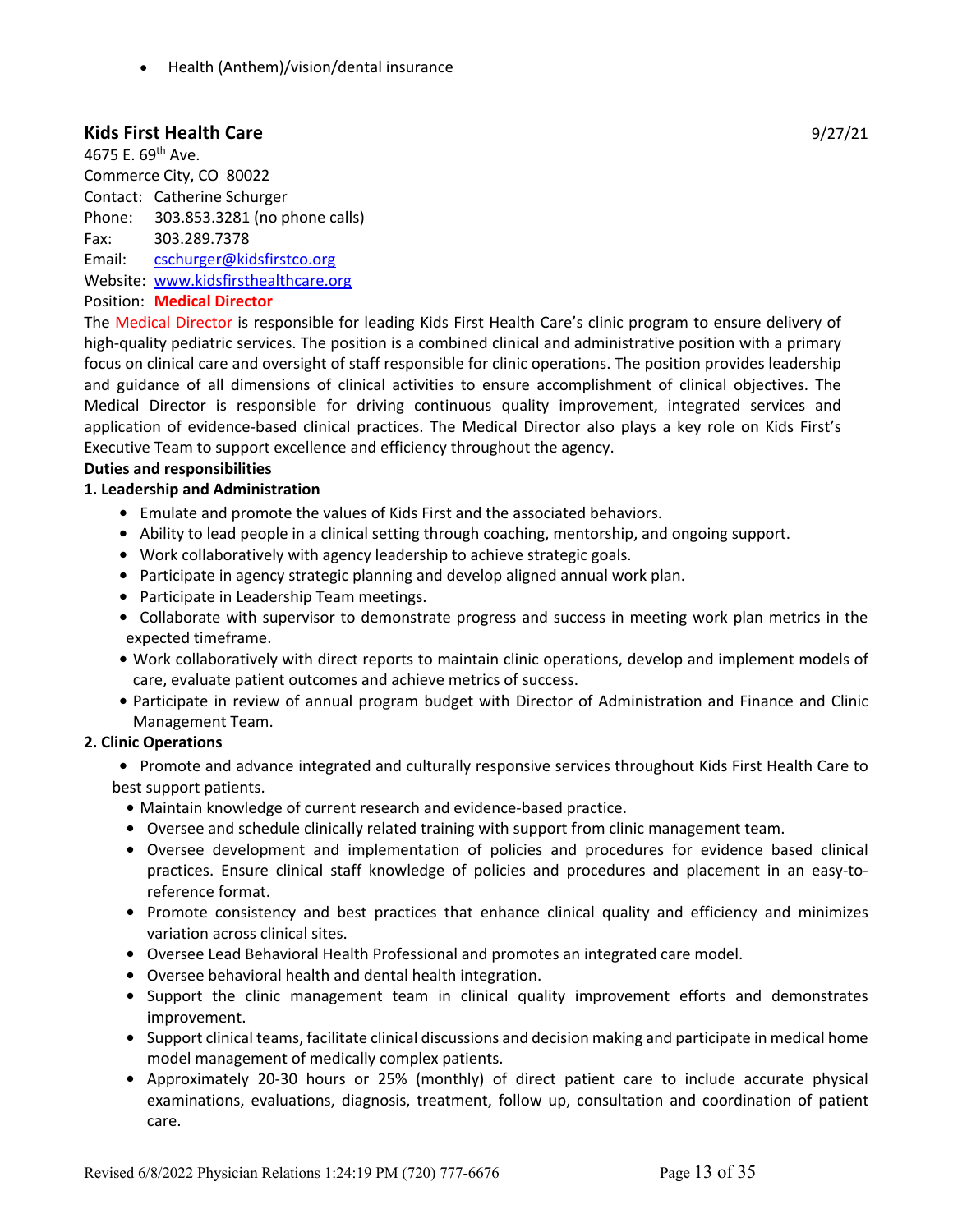- **•** Assess the roles and responsibilities of clinical team members, including opportunities for personal, clinical, or site improvement.
- **•** Oversee and support Clinic Manager for clinic incidents.
- **•** Support Clinical Operations Manager and Assistant Medical Director compliance with clinical standards (i.e.: CLIA waived testing, Medicaid requirements, etc.) and reporting (statistics, state requirements, etc.).
- **•** Other projects as identified with Executive Director.

# **3. Management**

- Attend weekly clinic management meetings and weekly clinic all staff meetings.
- Manage Clinicians and Clinical Leadership Team including reviews, support, training opportunities, hiring and termination.
- Consult and support medical policies and procedures for Westminster Public Schools and Adams 14 school nurses.
- Inform clinical grant proposals and grant performance measures.
- Work with team members to set data metrics, compliance expectations and ensure accomplishment of clinic performance objectives.
- Inform Revenue Cycle policies and procedures to promote efficient, cost effective medical care.
- Collaborate with Clinic Quality Manager, Clinic Management Team and Director of Community Outreach on Care Coordination and Patient Engagement.
- Support other projects as identified with Executive Director.

# **4. Communication**

- Provide ongoing feedback on operational performance to Executive Director and other senior leadership.
- Encourage good communication and teamwork across clinical and administrative teams.
- Represent Kids First knowledgeably and professionally to internal and external audiences.

# **Qualifications**

Minimum Qualifications o Active Colorado License and Board Certification

- Valid license/DEA registration in Kids First's jurisdiction
- Current CPR/BLS certification
- NPI number, CO Medicaid provider numbers by hire

One or more years of healthcare leadership experience including:

- Working with and/or managing Nurse Practitioners.
- Managing through challenging times and significant systems change.
- Balancing priorities of revenue generation, expanding access to care, and high-quality clinical practices.
- Matching capacity and demand to ensure efficient use of resources.

• Setting expectations among direct reports and ensuring they are met.

- Preferred Qualifications
- Bilingual

• Experience working with medically underserved populations, community settings, school-based health care, population-based outcomes and integrated and team-based models of care.

• American Academy of Pediatrics Fellow (FAAP designation) -for physician applicants.

# **Physical requirements**

- While performing the duties of this job, the employee is regularly required to, stand, sit; talk, hear, and use hands and fingers to operate a computer and telephone keyboard reach, stoop kneel to install computer equipment
- Specific vision abilities required by this job include close vision requirements due to computer work
- Light to moderate lifting is required

# **Standard Requirements**

• Support the mission and values Kids First Health Care.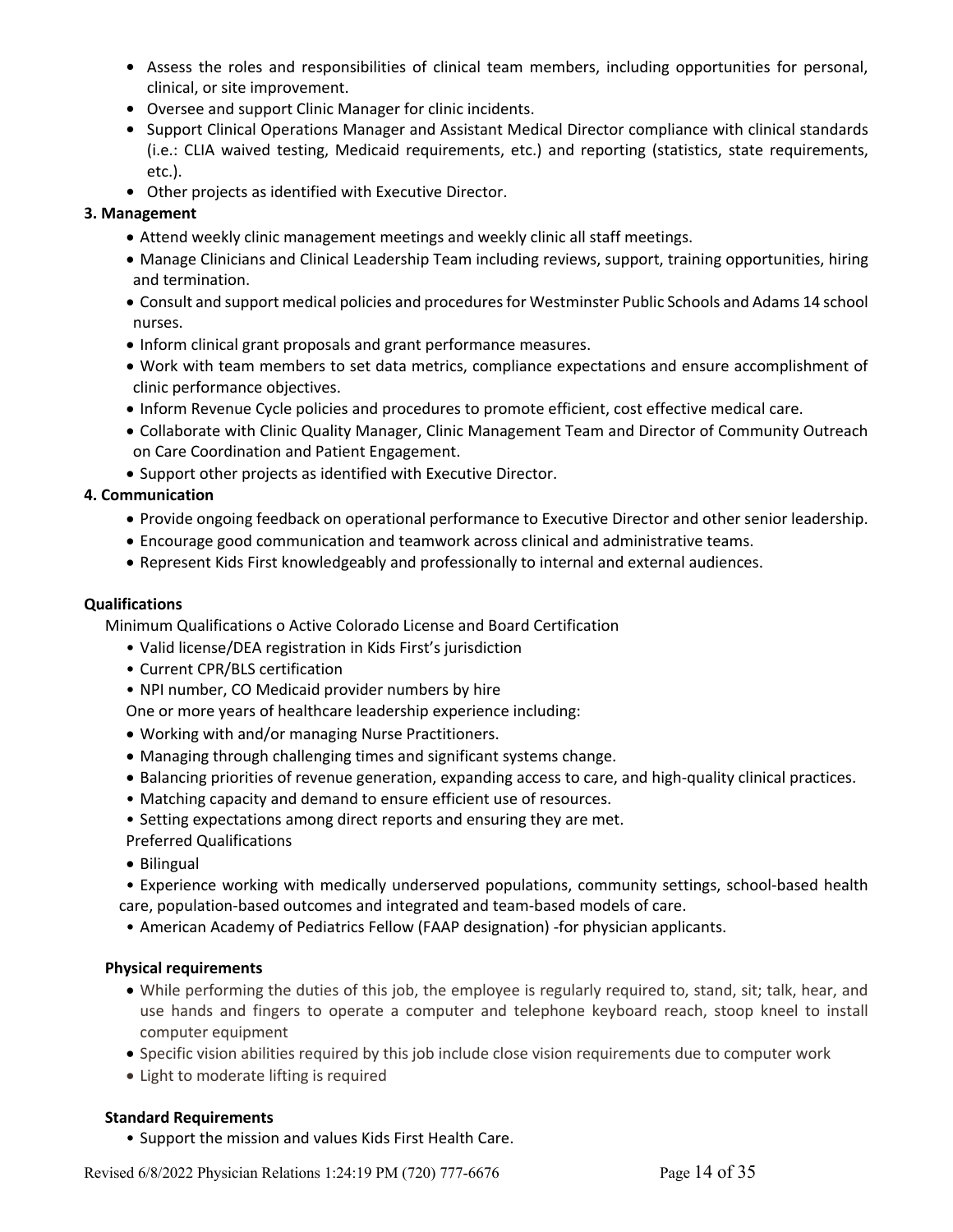- Pass fingerprinting and background check.
- Ability to be a team player. Support and assist team members. Be available to help, and learn from the team and community partners.
- Ability to interact effectively and professionally with persons from diverse cultural, socioeconomic, education, racial, ethnic and professional backgrounds
- Ability to adapt to change; including but not limited to scheduling, clinic procedures and policies.
- Ability to demonstrate the highest level of performance and behavior standards on a consistent basis.
- Demonstrated ability as a self-starter with the ability to prioritize and manage multiple tasks

• Ability to develop and maintain effective relationships with parents, child/adolescent patients, medical providers, Community Clinic Partners and all staff members

• Ability to complete tasks timely and work effectively with managers, co-workers, members of the public and professional groups

- Superior communication and interpersonal skills
- Knowledge of computers and data entry procedures, including Electronic Medical Records (EMR), Microsoft Excel and Word
- Accountable, punctual, and reliable

# **Direct reports**

• Assistant Medical Director, Clinic Manager, team of Nurse Practitioners, Health Education Manager

# **Kids First Health Care** 10/21/20

4675 E. 69th Ave. Commerce City, CO 80022 Contact: Nancy Ortega Phone: 303.853.3281 (no phone calls) Fax: 303.289.7378 Email: norgeta@kidsfirstco.org Website: www.kidsfirsthealthcare.org

Position: **SBHC Medical Assistant THS**

Works with Kids First providers and external resources to ensure patient care objectives are met. The Medical Assistant is responsible for supporting the clinic care team in delivering health care services to pediatric and adolescent patients in a professional manner. The Medical Assistant functions according to the clinical policies and procedures established by Kids First Health Care. Additional: This positions is inside a school the position is paid for 1500 of the school year. Working school year schedule only!

# **Duties and responsibilities**

- Welcome patients, families and visitors to the clinic; answer and return phone calls in a professional manner, schedule appointments, assist patient with completion of paperwork and enter into electronic Medical Record (EMR).
- Verify health insurance, screen for sliding fees, and collect copays Perform Spanish verbal and written translation to patients and families as needed.
- Enter information into electronic medical record.
- Check in patients for their appointments.
- Performing health care procedures as requested/ordered by the provider.
- Review immunization records; administer and document immunizations; manage vaccine inventory and complete monthly statistic.
- Perform laboratory procedures; obtain lab specimens including venipuncture; complete documentation and lab requisitions, arrange for delivery of laboratory specimens to external laboratories, communicate lab results to provider.
- Manages compliant with Clinical Laboratory Improvement Amendments (CLIA) waived quality control logs.
- Provide health education and medical results to individual patients/families as requested by providers.

Revised 6/8/2022 Physician Relations 1:24:19 PM (720) 777-6676 Page 15 of 35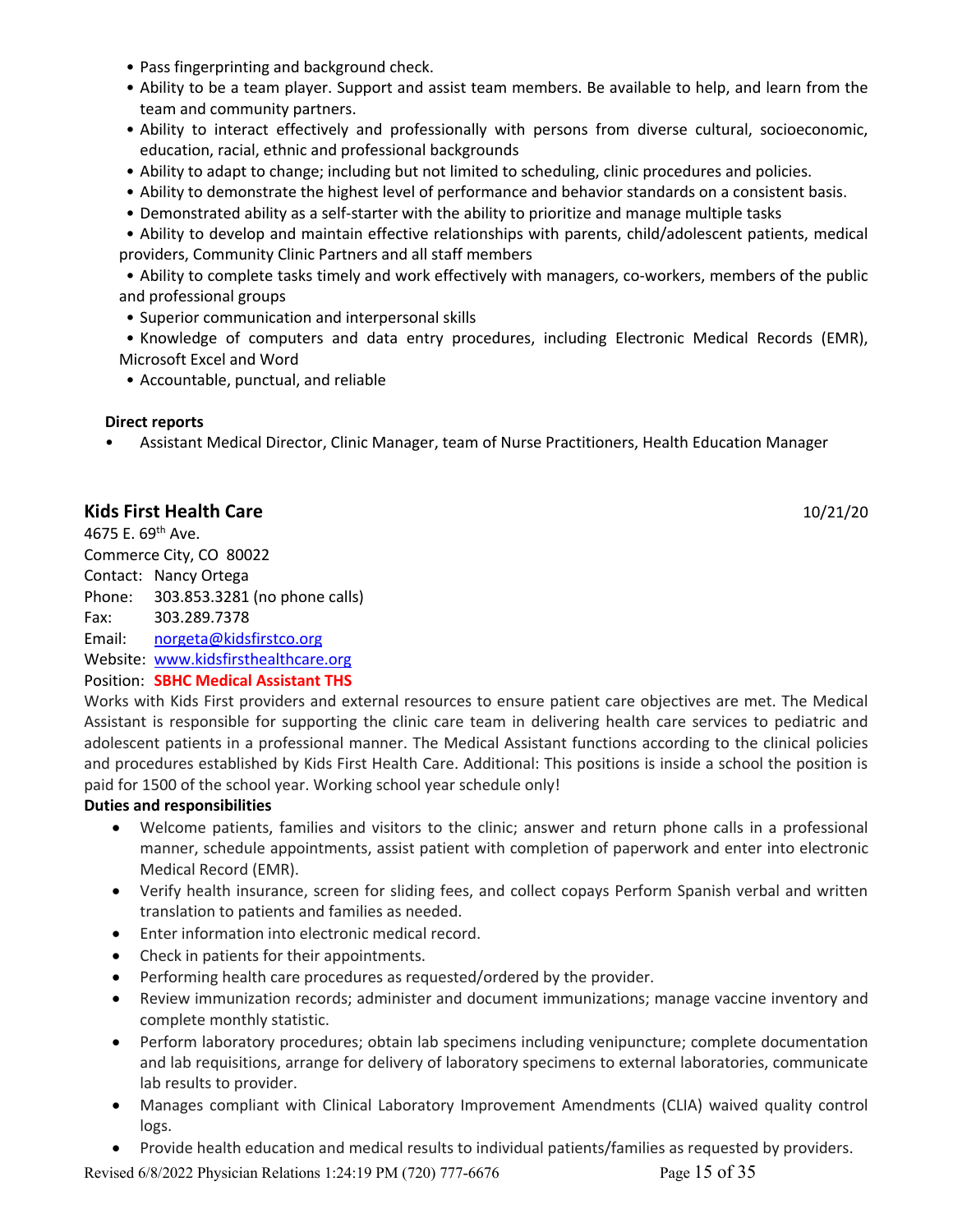- Communicate and collaborate with clinic care team and school staff as indicated.
- Submit, Track, and Follow-up referrals.
- Review and submit superbills on a weekly basis.
- Prepare and clean exam rooms before and after each visit; perform thorough cleaning on a weekly basis.
- Maintain clinic inventory; order and stock medical, lab and immunization supplies.
- Properly dispose of biohazard materials.

#### **Qualifications**

Education:

- Completion of Accredited Medical Assistant program (required)
- Certified Medical Assistant Licensing current (preferred)
- Basic Life Support certified (required)

# Experience:

- Minimum of one year of Medical Assistant experience (Required)
- Prior experience with pediatric patients (preferred)
- Experience with Electronic Medical Records (EMR)

#### Skills:

- Fluent in Spanish and English
- Ability to be a team player. Support and assist team members.
- Be available to help, and learn from the team.
- Ability to adapt to change; including but not limited to scheduling, clinic procedures and policies.
- Ability to demonstrate the highest level of performance and behavior standards on a consistent basis.
- Demonstrated ability as a self-starter with the ability to prioritize and manage multiple tasks.
- Ability to develop and maintain effective relationships with parents, child/adolescent patients, medical providers, and all staff.
	- Superior communication and interpersonal skills.
- Knowledge of computers and data entry procedures, including Electronic Medical Records (EMR), Microsoft Excel and Word.
	- Excellent customer relations skills
	- Accountable
	- Punctual
	- Reliable
	- Ability to obtain and maintain Certified Medical Assistant Licensing

# **Physical requirements**

• While performing the duties of this job, the employee is required to sit, stand, walk, talk, hear, and demonstrate manual dexterity. Light lifting may be required up to 50 lbs.

# **Standard Requirements**

- Experience with EMR
- Basic Life Support certified

# **Lakeside Youth 'N Kids Pediatrics** 11/30/21

Revised 6/8/2022 Physician Relations 1:24:19 PM (720) 777-6676 Page 16 of 35 6055 W 46th Ave, Ste A Wheat Ridge, CO 80033 Contact: Cyndi Kremer Email: cyndi@lynkpediatrics.com Website: Lynk Pediatrics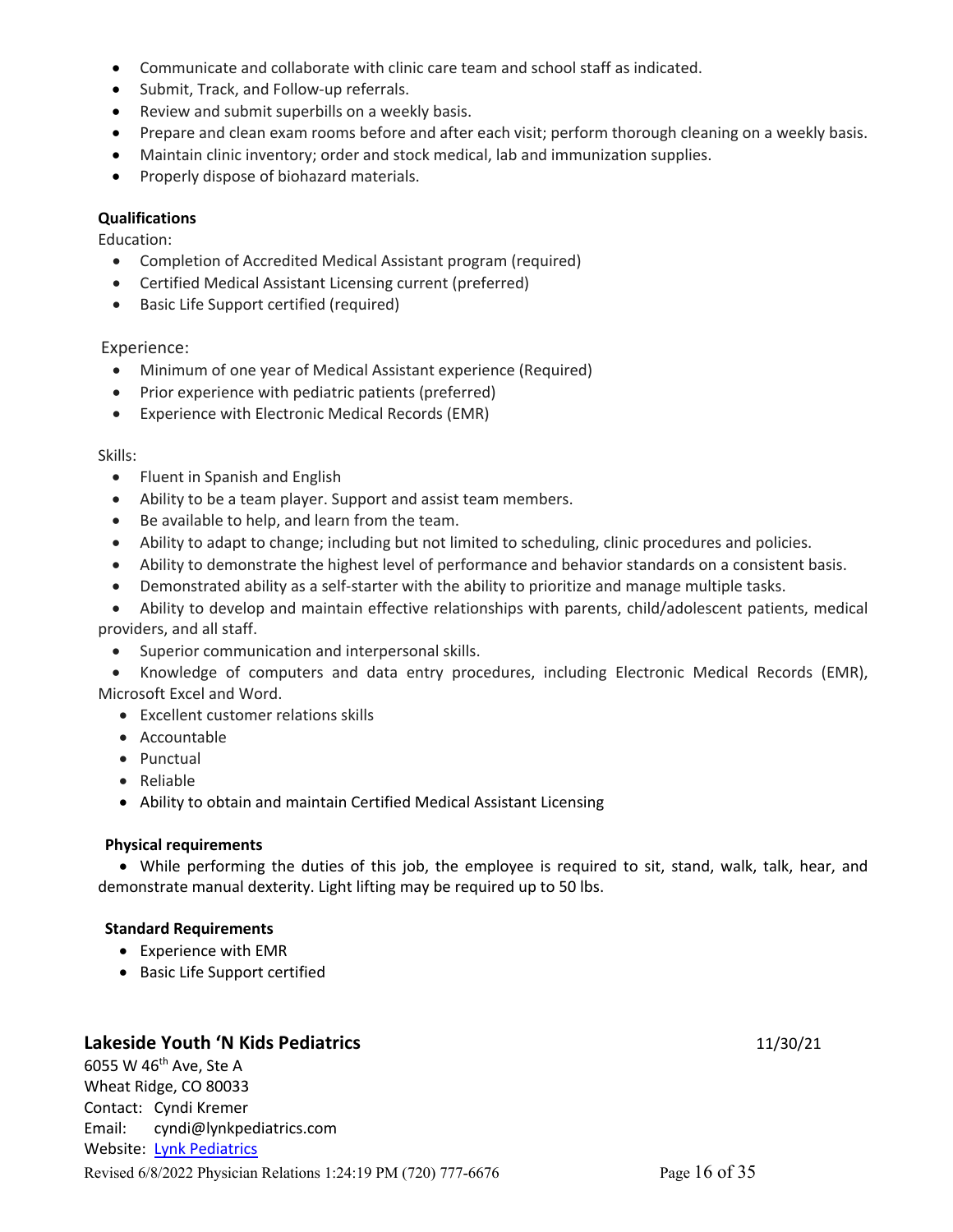Position: Full- Time Medical Assistant CMA/RMA

Job Type: Full time

Salary: \$16.00 - \$18.00 per hour

Full-time Medical Assistant CMA/RMA is needed for our fun, busy pediatric doctor's office. At least 1 year experience preferred, or new grad welcomed as well.

- Attention to detail is a must. Must have good communication skills, adept in using the computer and EHR.
- Room Patients, including vitals, history, medication reconciliation, vaccinations, tests, lab draws, neb treatments, minor procedures as well as some front desk responsibilities.
- Communicate with patients regarding lab results, complete referrals, med authorizations, scheduling, answering phone. This is a position with lots of variety!
- Must be able to multitask.
- HS Diploma or GED
- CMA or RMA preferred
- Current BLS
- Covid-19 considerations: PPE provided, and protocols set in place to keep all staff safe
- Please send resume, looking to hire now: cyndi@lynkpediatrics.com

# Benefits:

- 401(k
- 401(k) matching
- Dental insurance
- Free parking
- Health insurance
- Life insurance
- Paid time off
- Vision insurance

# Medical Specialty:

• Pediatrics

# Schedule:

• 8 hour shift Monday – Friday

# Education:

• High school or equivalent (Preferred)

# License/ Certification:

- BLS Certification (Preferred)
- Certified Medical Assistant or Registered Medical Assistant (Preferred)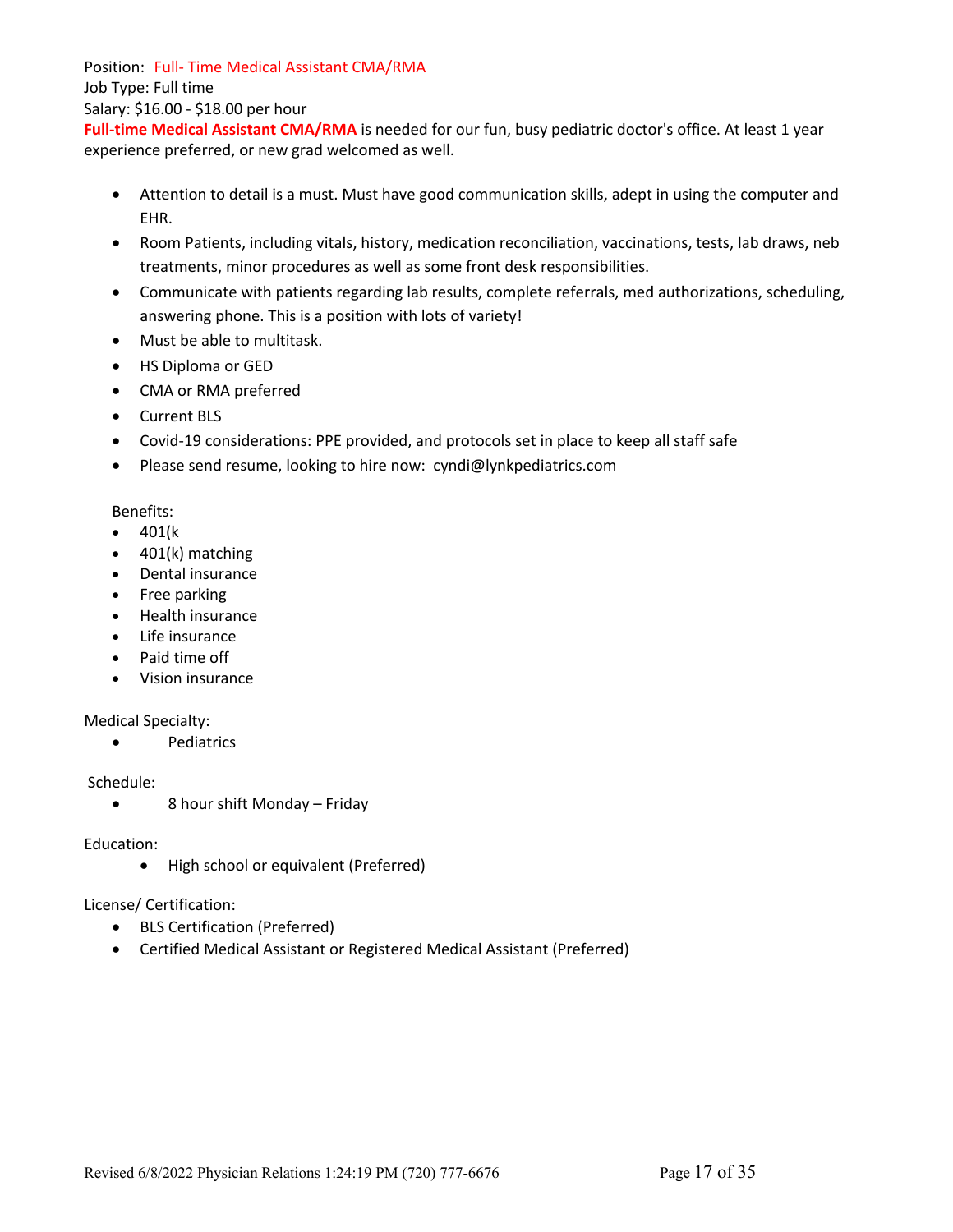# **Littleton Pediatric Medical Center** 3/24/22

206 W County Line Rd. Suite 110 Highlands Ranch, CO 80129 Contact: Jennifer Manis Email: Jennifer-littleped@qwestoffice.net. Website: www.littletonpeds.com Position: **full time or part time MA/LPN/RN**

We are searching for a full time or part time MA/LPN/RN to join our team at Littleton Pediatrics!

We have 2 office locations (Highlands Ranch and Ken Caryl) with 7 Board Certified Pediatricians, a full time inhouse lab/phlebotomist, and the flexibility to travel between the two clinics if desired.

Responsibilities include, but are not limited to: rooming patients, obtaining vitals, collecting cultures, administering immunizations, breathing treatments, and phone triage.

Office hours are Monday-Friday 8 AM- 5 PM and rotating Saturdays 8AM-noon.

Full time benefits include: -flexible schedule -health/vision/dental/disability/life insurance -paid time off -401K -no holiday or night shifts Requirements: current BLS certification, active CO license, well organized team player who works well with others in a fast paced environment. Must possess a love for working with children and adolescents. Pediatric experience preferred but will train the right candidate. New grads welcome!

# **Lone Tree Pediatrics** 5/21/22

10099 RidgeGate Pkwy, Suite 290, Conifer Building Lone Tree, CO 80124 Contact: Jodie Peterson Phone: 720.828.7912 Fax: 888.373.0679 Email: Jodie.peterson@opmedgroup.com Website: https://opmedgroup.com/ Position: **Nurse Practitioner Salary Range: \$80,000- \$105,000 Primary Job Functions**

- Practice using sound medical judgment and adhere to all ethical considerations of the practice of medicine; know limitations and seek consult when advisable; keep abreast of current technologies and industry standards, regularly perform:
- Obtain medical histories
- Perform physical examinations and record normal and abnormal findings
- Order appropriate laboratory and diagnostic procedures
- Interpret and integrate findings to determine appropriate diagnostic and therapeutic plans exercising a degree of independent judgment
- Manage medical and surgical emergencies

Revised 6/8/2022 Physician Relations 1:24:19 PM (720) 777-6676 Page 18 of 35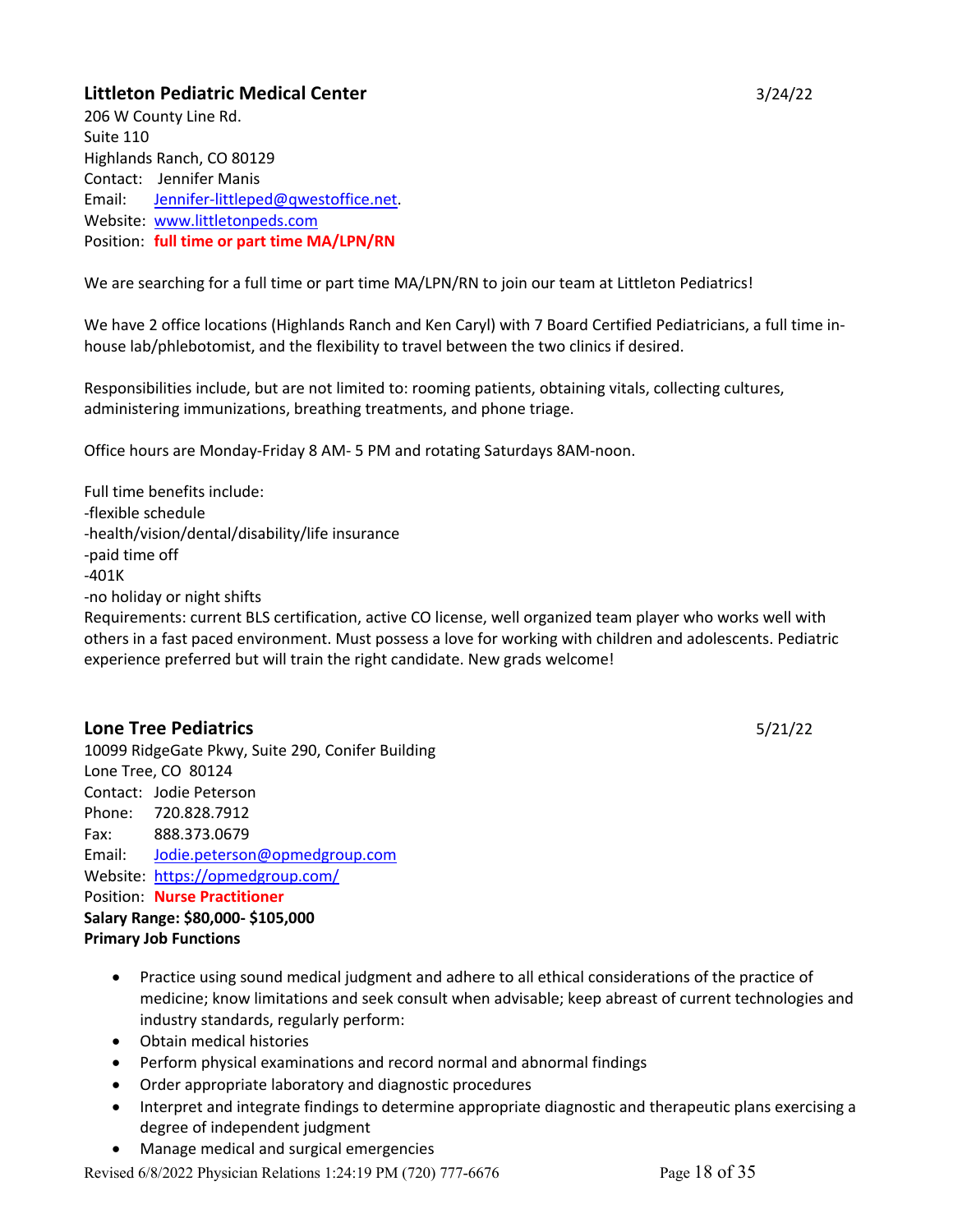- Triage patients within the office and per phone calls
- Perform technical medical procedures
- Prescribe or recommend medications
- Administer injections and other treatments
- Suture minor lacerations
- Start IVs
- Provide preventative health care treatment
- Participate in out-reach and research activities, as assigned and/or of interest (if approved by administration), that enhance the reputation of the Health Center and are associated with the department's mission
- Monitor and mentor the other staff technicians to ensure continual performance improvement.
- Meet all clinical obligations of the Health Center's medical practice: CLIA medical supervision, drug outlet, co-signing, HIPAA, State and Federal regulations, etc.
- Follow all internal policies and procedures; be accountable for completion of all operational tasks according to departmental guidelines to ensure appropriate clinical processing/documentation
- Continually advise administration of any issues that may impact the practice
- Assist Health Center administration on an as requested basis regarding a multitude of dept. needs

#### **BENEFITS OFFERED**

- Health insurance plan options for you and your dependents
- Dental, and Vision, for you and your qualified dependents
- Company Paid life insurance
- Voluntary options for short-term disability, and long-term disability coverage
- AFLAC Plans
- FSA options
- Eligible for 401(k) after 6 months of employment with a 4% match that vests immediately
- Paid Time-Off earned

The estimate displayed represents the typical salary range of candidates hired. Factors that may be used to determine your actual salary may include your specific skills, how many years of experience you have and comparison to other employees already in this role.

OnPoint Medical Group is and EEO Employer.

# **Lone Tree Pediatrics** 2/21/22

10099 RidgeGate Pkwy, Suite 290, Conifer Building Lone Tree, CO 80124 Contact: Jodie Peterson Phone: 720.828.7912 Fax: 888.373.0679 Email: Jodie.peterson@opmedgroup.com Website: https://opmedgroup.com/ Position: **Physician Salary Range:** \$145,000- \$160,000

# **Primary Job Functions**

• Practice using sound medical judgment and adhere to all ethical considerations of the practice of medicine; know limitations and seek consult when advisable; keep abreast of current technologies and industry standards;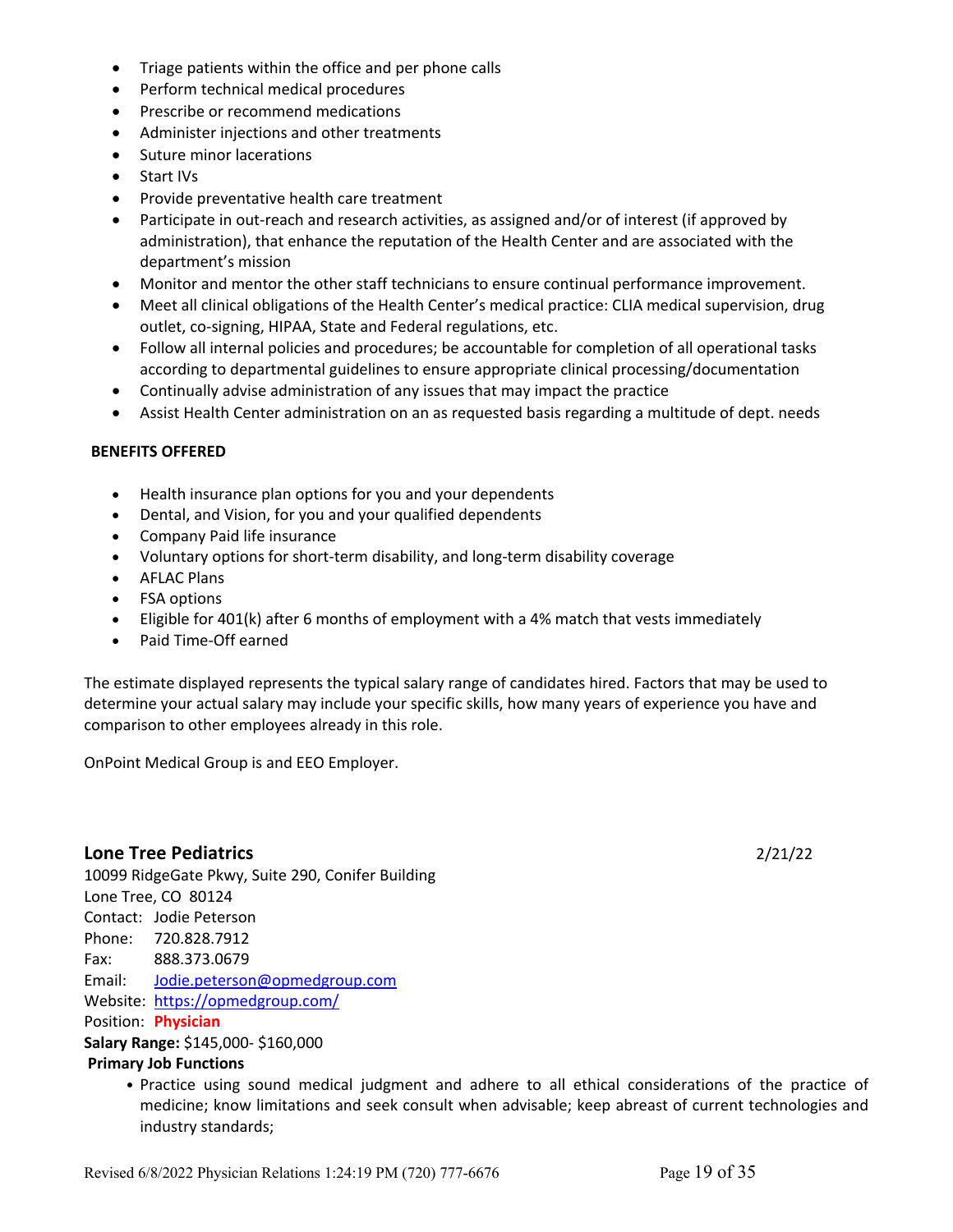- Precept and teach mid-level medical providers enhancing their professional experience; advise clinical supervisor of any associated issues and provide ongoing performance assessments;
- Participate in out-reach and research activities, as assigned and/or of interest (if approved by administration), that enhance the reputation of the Health Center and are associated with the department's mission;
- Monitor and mentor the other staff physician to ensure continual performance improvements (Medical Director only);
- Meet all clinical obligations of the Health Center's medical practice: CLIA medical supervision, drug outlet, co-signing, HIPAA, State and Federal regulations, etc.;
- Follow all internal policies and procedures; be accountable for completion of all operational tasks according to departmental guidelines to ensure appropriate clinical processing/documentation;
- Continually advise administration of any issues that may impact the practice;
- Assist Health Center administration on an as requested basis regarding a multitude of dept. needs;
- Effectively collaborate with Counseling Center personnel and other associated departments on campus, providing essential interactive synergy.

# **Benefits Offered:**

- Health insurance plan options for you and your dependents
- Dental, and Vision, for you and your qualified dependents
- Company Paid life insurance
- Voluntary options for short-term disability, and long-term disability coverage
- AFLAC Plans
- FSA options
- Eligible for 401(k) after 6 months of employment with a 4% match that vests immediately
- Performance Bonus eligible
- PTO accrued

The estimate displayed represents the typical salary range of candidates hired. Factors that may be used to determine your actual salary may include your specific skills, how many years of experience you have and comparison to other employees already in this role.

OnPoint Medical Group is an EEO Employer.

# **Lowry Pediatrics** 5/11/22

Denver, CO Phone: 720-859-8222 Email: Jolene.lowrypeds@outlook.com Website: https://lowrypediatrics.com/ Position: **Pediatrician or Nurse Practitioner**

Lowry Pediatrics is seeking an **experienced Pediatrician or Nurse Practitioner** to join our team of 3 full time nurse practitioners and one pediatrician. The ideal candidate would be experienced in managing a variety of pediatric conditions as well as providing thorough anticipatory guidance in routine well visits. We are looking for a caring, energetic, reliable and positive candidate to join our team.

Will work 4 days a week (Monday-Friday) and one-half day Saturday a month with rotating call hours.

Lowry Pediatrics has been providing excellent primary care to a diverse patient population for almost 20 years. We see a variety of demographics including patients with Medicaid, Colorado Access, Private insurance and selfpay. We strive to provide a medical home to our patients with additional support from our behavioral health specialist, lactation consultant, and care coordinator.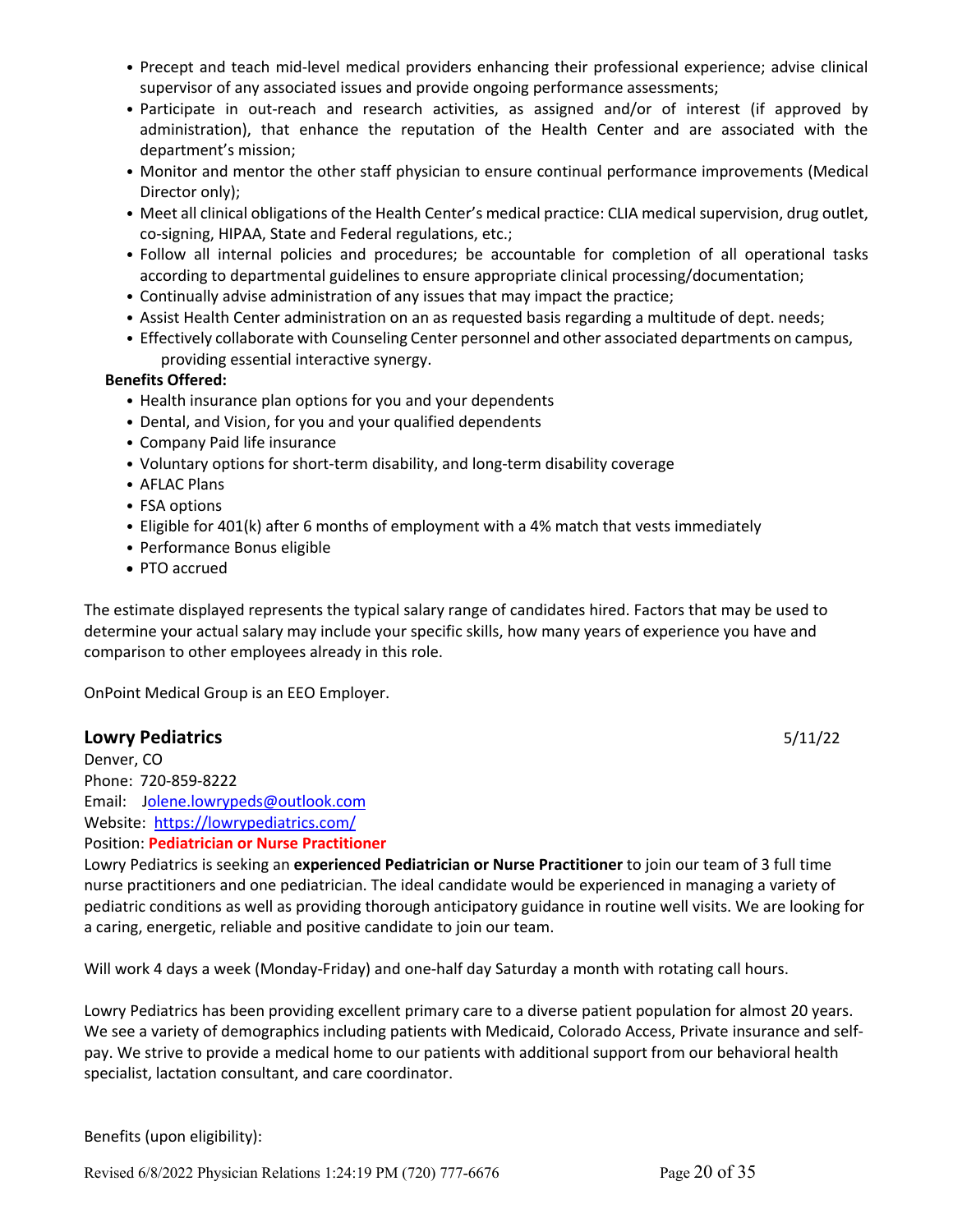- Paid time off
- CME
- 401k with match
- Health, vision, dental insurance
- Professional and family-friendly environment

# **OnPoint Medical Group - Pediatric Division** 11/8/21

1805 Shea Center Drive #301 Highlands Ranch, CO 80129 Contact: Jodie Peterson Phone: 720.828.7912 (no phone calls, please) Fax: 888.373.0679 Email: Jodie.peterson@opmedgroup.com Website: https://opmedgroup.com/ Position: Pediatric Triage Nurse (RN) **Salary Range:** \$28-\$32 / Hours

# **Primary Job Functions**

- Answer incoming calls by welcoming patients with a professional, compassionate, and friendly approach
- Document advice given and parental response accurately and efficiently within all systems
- Collect all necessary and pertinent clinical information over the phone to facilitate the timely and accurate physician follow up
- Properly obtain and confirm patients/caller information abiding to HIPPA law
- Complete prescription refills for authorization by provider
- Provide advanced screening triage for higher acuity patients
- Meet established standards with all performance criteria
- Attend ongoing educational opportunities and meetings for enhanced competency
- Be responsible to stay current with EPA protocol changes and Barton Schmitt protocol changes
- Manage high call volumes that vary in levels of acuity

# **BENEFITS OFFERED**

- Health insurance plan options for you and your dependents
- Dental, and Vision, for you and your qualified dependents
- Company Paid life insurance
- Voluntary options for short-term disability, and long-term disability coverage
- AFLAC Plans
- FSA options
- Eligible for 401(k) after 6 months of employment with a 4% match that vests immediately
- Paid Time-Off earned

The estimate displayed represents the typical salary range of candidates hired. Factors that may be used to determine your actual salary may include your specific skills, how many years of experience you have and comparison to other employees already in this role.

OnPoint Medical Group is and EEO Employer.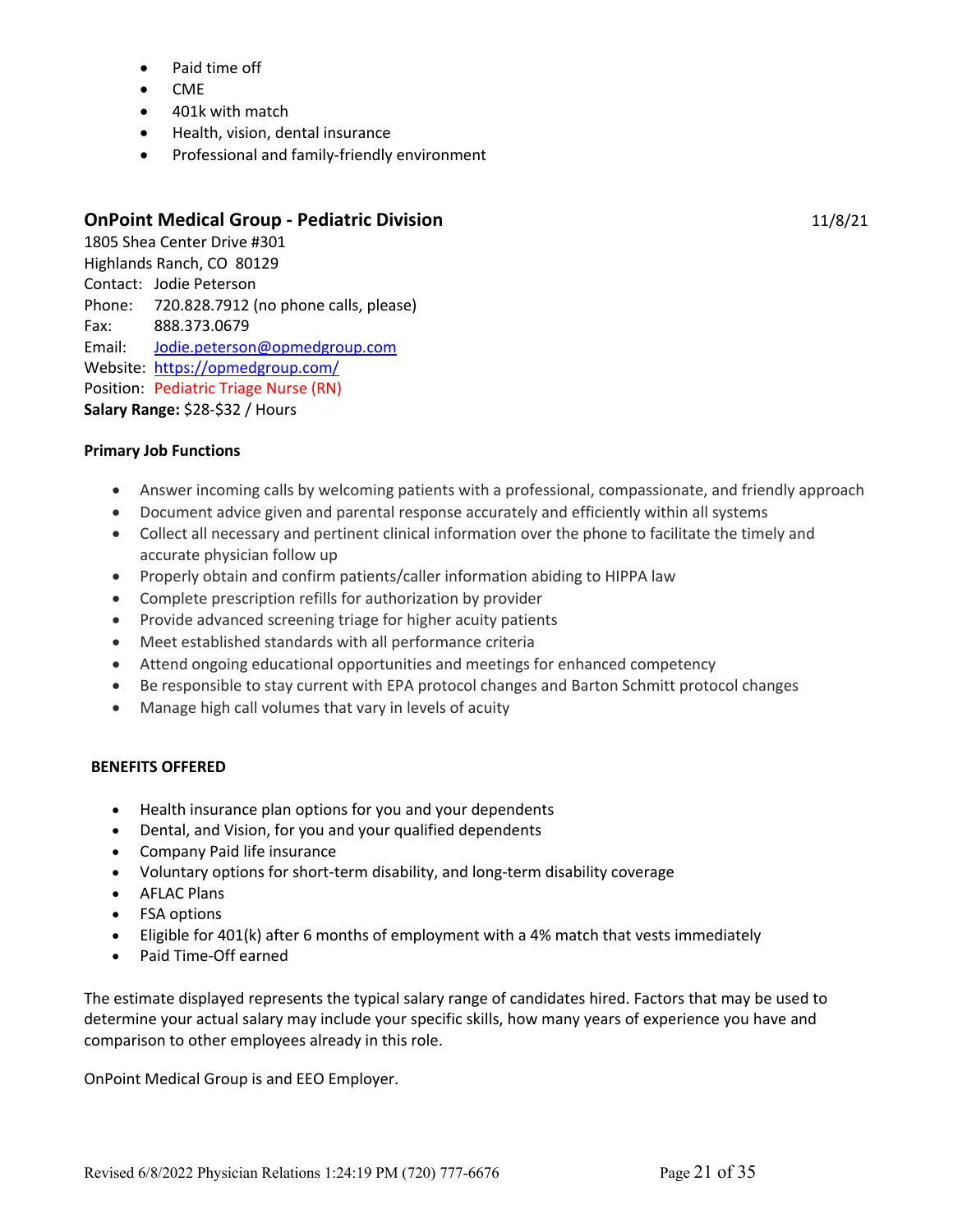# **Parker Pediatrics and Adolescents** 11/9/21

10371 S Parkglenn Way #100 Parker, CO 80138 Contact: Brian Stanga, MD Phone: 303-903-2093 Fax: Fax: 303-841-3052 Email: bstanga@hotmail.com Website: www.parkerpediatrics.com Position: Physician Assistant/ Nurse Practitioner Specialty: Pediatrics Employment Part Time (Approximately 20 hrs/week)

Parker Pediatrics and Adolescents is recruiting a part time **physician assistant(PA-C) or Nurse Practitioner (NP)** to join Douglas County's original and most comprehensive pediatric practice in Parker, Colorado. The group consists of 6 board certified Pediatricians, 2 Physician Assistants and 1 Nurse Practitioner. We also feature 2 PhD/PsyD Child/Adolescent Psychologists and a Registered Dietician/Lactation Consultant. We have been in practice for over 35 years and need an additional PA/NP to meet the demands of our growing practice. We offer competitive salary, vacation, health insurance, SIMPLE IRA retirement savings matching funds, and CME reimbursement. Malpractice is paid by the practice. Parker is located just southeast of the Denver metro area. Visit our website: www.parkerpediatrics.com to learn more about us.

# **Park View Pediatrics** 8/17/21

6179 S. Balsam Way Littleton, CO 80123 Contact: Terrie Brown Phone: (303) 972-2000 x102 Fax: ((720) 245-2690 Email: Terrie@pvpedsco.com Website: parkviewpediatricsco.com Position: Triage/Coordinator position Park View Pediatrics is looking to fill a **Triage/Coordinator position**. The position is full time, Monday – Friday, for a 4 provider office.

Pediatric phone triage experience, excellent organizational skills and a team player is necessary to be successful in this position. 1 year minimum experience in a Pediatric office. LPN is preferred. Epic computer system

experience and knowledge of VFC is a plus. Part time back office work is also part of the job expectations.

We use the Clear Triage program for assistance as well as a supportive Provider team. Referrals, authorizations, lead level reporting and forms are completed by the position.

The position also cross trains to help the Medical Assistance with patient care.

We offer a competitive salary based on experience, vacation pay, health, dental and vision insurance and 401K.

If you meet the qualifications and are interested in working in a team-oriented environment, please send your resume to **terrie@pvpedsco.com**.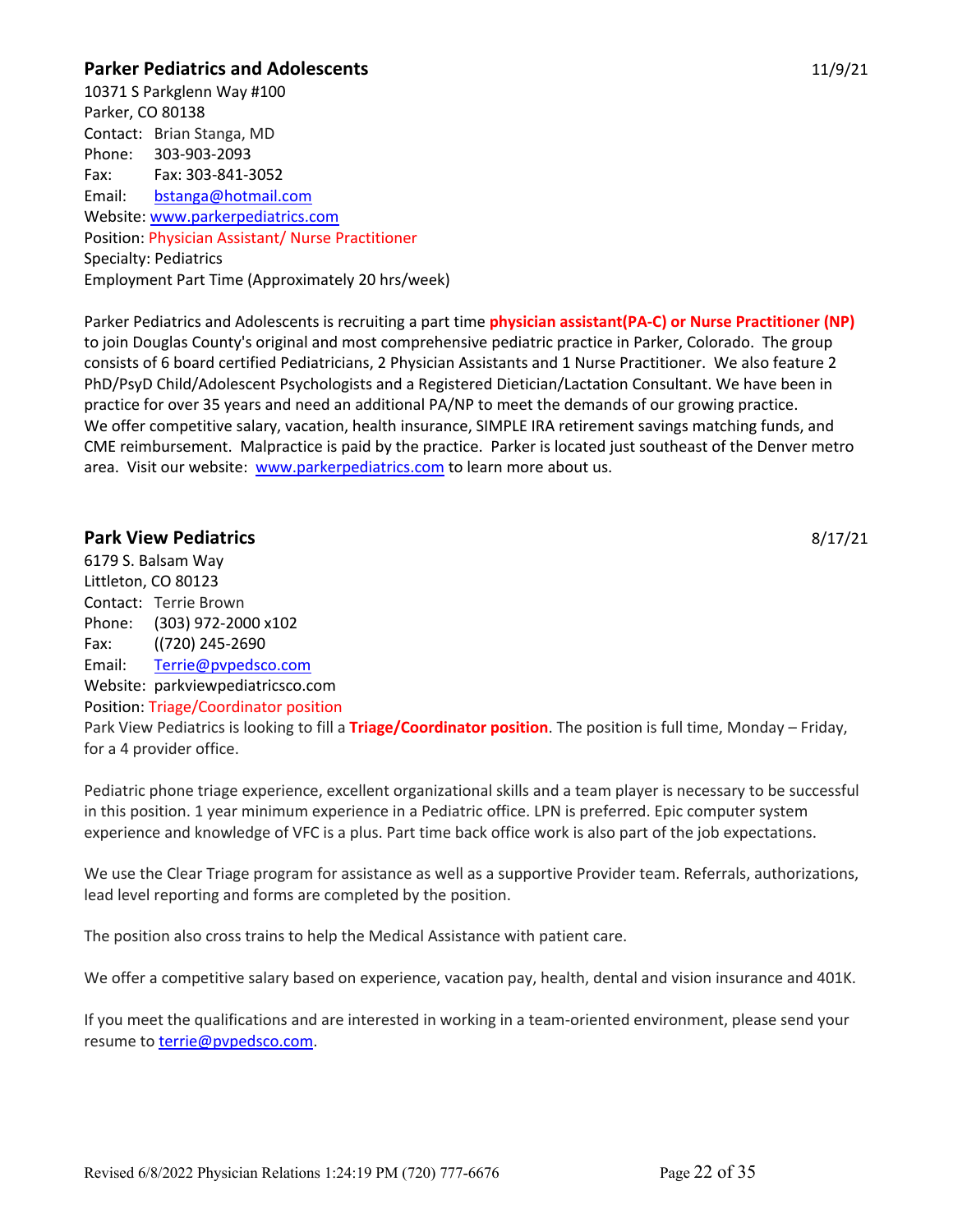# **Partners in Pediatrics** 5/11/22

919 Jasmine St Denver, CO 80220 Contact: Dr. Elspeth "Lisa" Miller Phone: 303-338-4256 Fax: 303-388-7802 Email: elspethmiller4@yahoo.com Website: www.partnersinpediatrics.com

# Position: Physician

Partners in Pediatrics is a large and well established general pediatric practice that has been serving the Denver metro area for over 40 years. We have two office locations where we provide care to a wide demographic of wonderful families, some of which are in their third generation! Our providers include physicians, both M.D. and D.O., physician assistants and nurse practitioners. Our practitioners share patients which allows quick access to acute care, and we also encourage continuity so families can choose to see their practitioner of choice for routine visits.

We offer the typical mix of well care, acute sick and injury care and management of chronic medical problems including offering mental health care to our patients. As a physician owned practice, we are driven by the relationship with our patients and families and not by seeing high volumes of patients.

Practicing in Denver, we have access to two separate and full service pediatric hospital systems that both offer outstanding specialty care to our patients. Partners in Pediatrics participates in pediatric specific health care initiatives with the goal of enhancing the delivery of quality medical care, while at the same time controlling the cost of health care within our own community.

Since the 1980s, Partners in Pediatrics has uniquely incorporated integrated medicine into the care of our patients. Prior experience in integrative medicine is not a prerequisite, but an openness to learning about it is.

If you are interested in joining a cornerstone pediatric practice in Denver, Colorado that provides superb and compassionate medical care to our patients and offers a true sense of community to our providers and staff, then please reply with your CV and cover letter.

# **Partners in Pediatrics** 5/11/22

9785 Maroon Circle, Suite G-104 Englewood, CO 80112 Contact: Dr. Elspeth "Lisa" Miller Phone: 303-779-1172 Fax: 303-779-8553 Email: elspethmiller4@yahoo.com Website: www.partnersinpediatrics.com

# Position: Physician

Partners in Pediatrics is a large and well established general pediatric practice that has been serving the Denver metro area for over 40 years. We have two office locations where we provide care to a wide demographic of wonderful families, some of which are in their third generation! Our providers include physicians, both M.D. and D.O., physician assistants and nurse practitioners. Our practitioners share patients which allows quick access to acute care, and we also encourage continuity so families can choose to see their practitioner of choice for routine visits.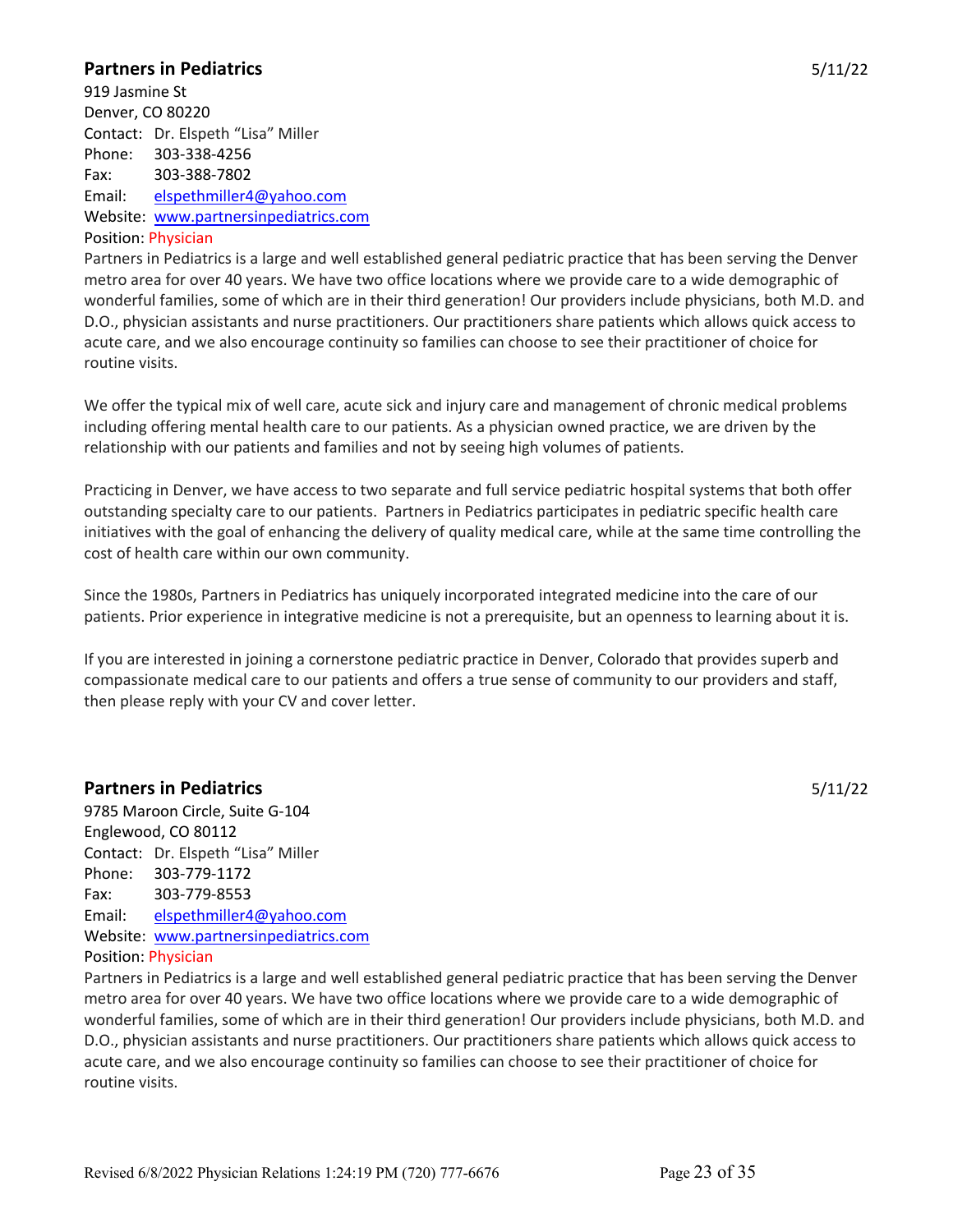We offer the typical mix of well care, acute sick and injury care and management of chronic medical problems including offering mental health care to our patients. As a physician owned practice, we are driven by the relationship with our patients and families and not by seeing high volumes of patients.

Practicing in Denver, we have access to two separate and full service pediatric hospital systems that both offer outstanding specialty care to our patients. Partners in Pediatrics participates in pediatric specific health care initiatives with the goal of enhancing the delivery of quality medical care, while at the same time controlling the cost of health care within our own community.

Since the 1980s, Partners in Pediatrics has uniquely incorporated integrated medicine into the care of our patients. Prior experience in integrative medicine is not a prerequisite, but an openness to learning about it is.

If you are interested in joining a cornerstone pediatric practice in Denver, Colorado that provides superb and compassionate medical care to our patients and offers a true sense of community to our providers and staff, then please reply with your CV and cover letter.

# **Peak Pediatrics** 6/8/22

2900 E 136<sup>th</sup> Ave, Suite #210, Thorton, CO 3555 Lutheran Parkway #340 & 370 Wheat Ridge, CO Email: jwoods@peakpediatrics.com Website: https://peakpediatrics.com/ Position: Pediatrician

Rapidly growing pediatric practice is seeking a full-time Pediatrician to join our amazing team. Peak Pediatrics is committed to providing excellent patient care to the diverse population that we serve. In addition to routine well and acute care, we provide integrated mental health, social work and nursing care coordination..

# **Pediatrician Job Overview:**

Promotes and maintains health by providing direct and indirect patient care to children, adolescents and young adults mainly in the outpatient setting but including inpatient care of term and preterm newborns and basic pediatric hospital care. Covers phone call for clinic on nights and weekends and provides nursery hospital care on weekends per a rotating schedule with other pediatricians. Provides supervision and consultation for midlevel providers as they provide patient care.

- Assesses patient health by interviewing patient and patient family, performing physical examinations, obtaining, updating and reviewing medical histories.
- Determines abnormal conditions by administering screening questionnaires, ordering diagnostic tests, laboratory studies and interpreting results.
- Documents patient care in electronic medical record in a timely manner and at a standard that promotes continuity of care for the patient
- Performs therapeutic procedures in clinic including minor surgical procedures.
- Instructs and counsels patients by describing therapeutic regimens, discussing growth and developmental information; provides counseling on physical, emotional and mental health conditions, promoting wellness and health maintenance.
- Manages medication regimens and educates care givers and/or patients on appropriate medication use as well as possible side effects.
- Provides continuity of care by developing and implementing patient management plans including collaboration of care with multidisciplinary teams.
- Maintains safe, secure, and healthy work environment by following, and enforcing standards and procedures; complying with legal regulations.

Revised 6/8/2022 Physician Relations 1:24:19 PM (720) 777-6676 Page 24 of 35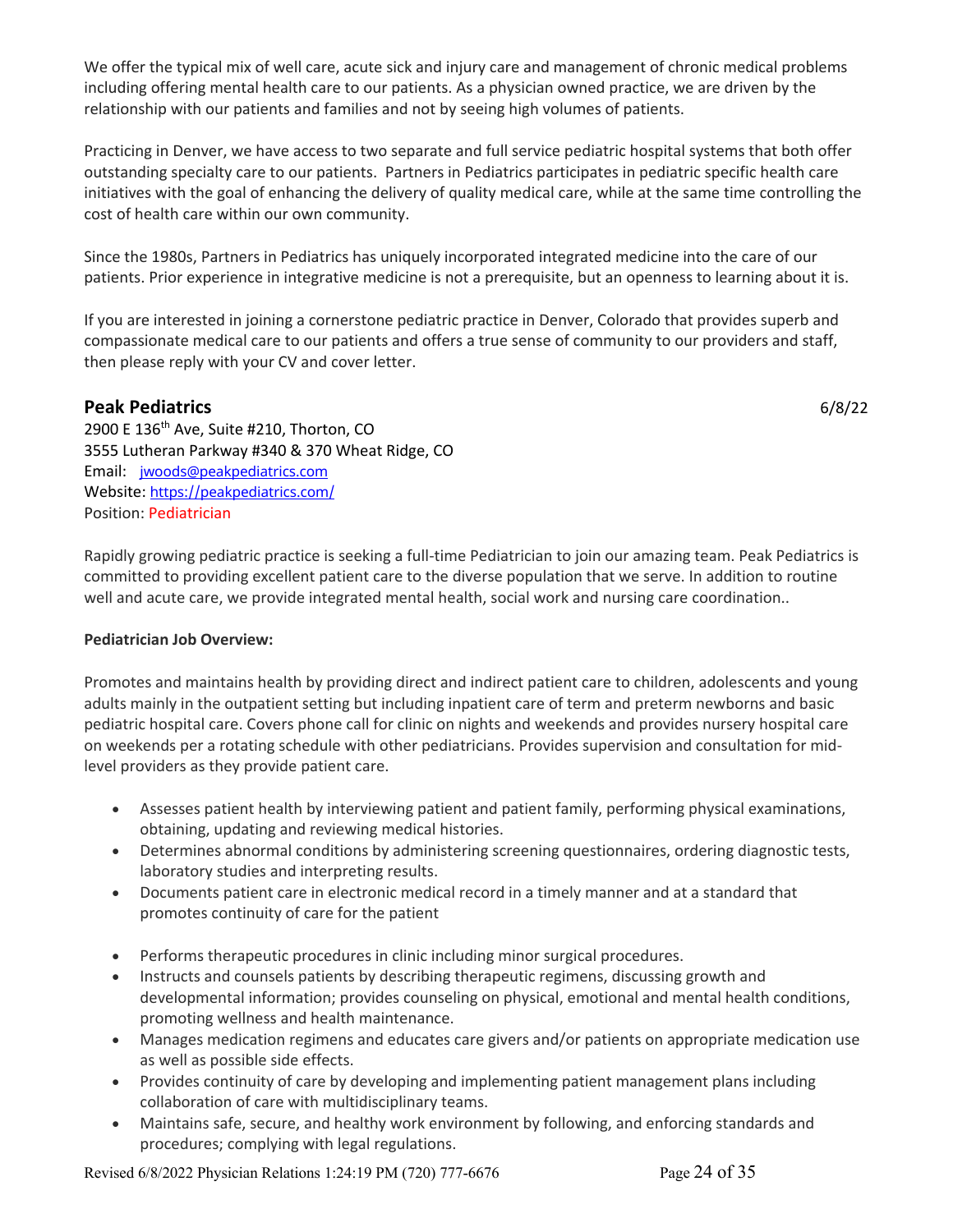- Maintains strict patient confidentiality in compliance with the Health Insurance Portability and Accountability Act (HIPAA)
- Protects patients and employees by adhering to infection control policies and procedures.
- Complies with federal, state and local legal and professional requirements by studying existing and new legislation; anticipating future legislation; enforcing adherence to requirements; advising management on needed actions.
- Maintains professional and technical knowledge by attending educational workshops; reviewing professional publications; establishing personal networks; participating in professional societies.
- Preferred: Maintains pediatric board certification through completion of maintenance of certification activities and board examination
- Develops and supports health care team staff by providing information, educational opportunities, and experiential growth opportunities.

# **Pediatrician Qualifications:**

**Education** 

Required: Graduate of an accredited allopathic (Association of American Medical Colleges (AAMC)) or osteopathic medical school (American Osteopathic Association's Commission on Osteopathic College Accreditation (COCA)) completion of pediatric residency accredited by the Accreditation Council of Graduate Medical Education (ACGME). Completion of all steps of the United States Medical Licensing Exam (USMLE), completion of internship and residency program accredited by ACGME.

• Licensure/Certifications

Required: Current BLS and PALS certifications through American Heart Association, Pediatric Board Certification through American Board of Pediatrics (ABP)Preferred: Membership in the American Academy of Pediatrics (FAAP)

# Additional Qualifications**:**

- Experience with pediatric mental health and willingness to provide care is highly desirable
- Bilingual in English and Spanish is an added bonus

# **Hours:**

- 40 hours per week. 4 days a week. Position will be located at our Wheat Ridge and Thornton offices.
- Full time

# Benefits:

- $401(k)$
- 401(k) matching
- Dental insurance
- Employee assistance program
- Employee discount
- Flexible schedule
- Flexible spending account
- Health insurance
- Health savings account
- Life insurance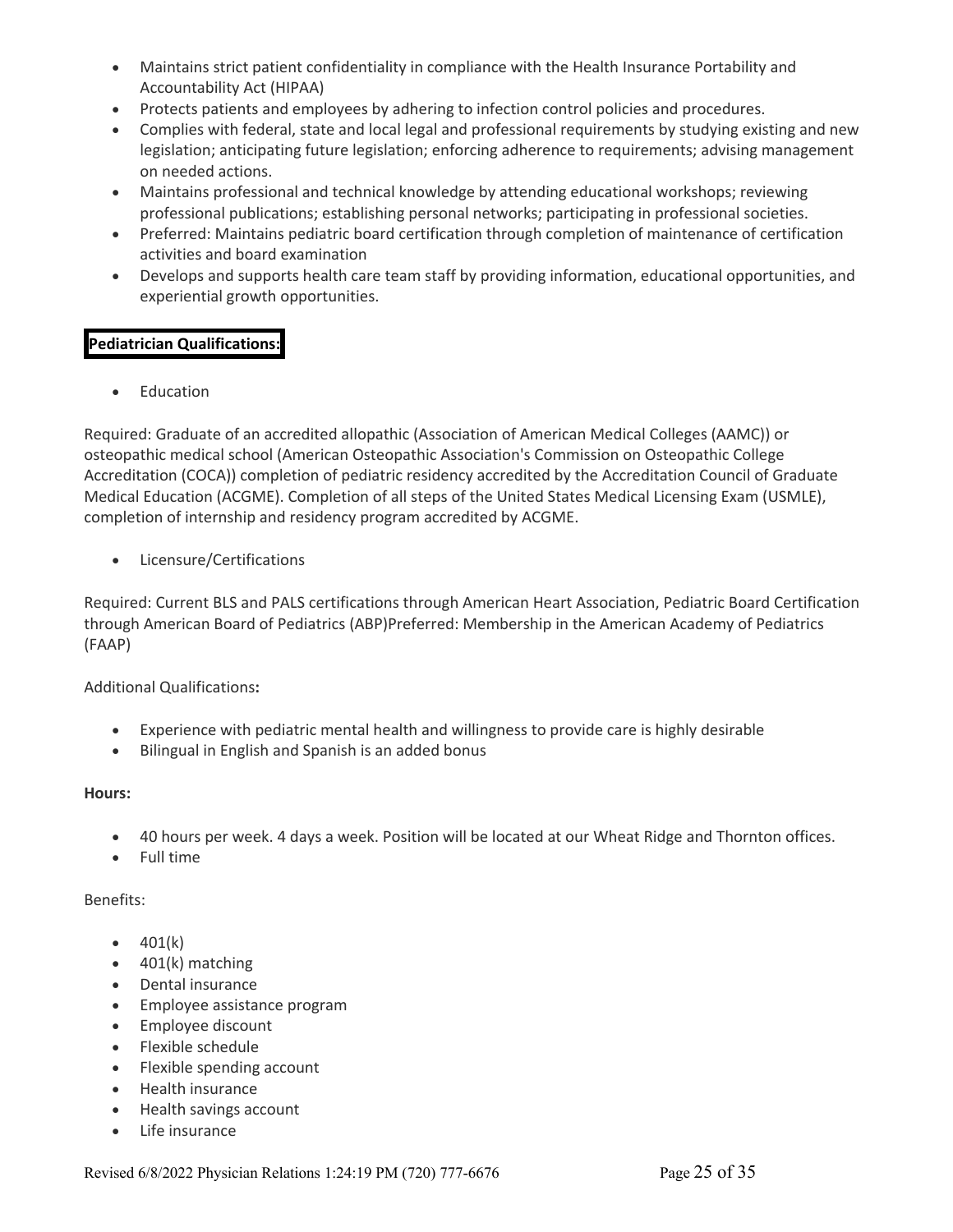- Paid time off
- Professional development assistance
- Retirement plan
- Tuition reimbursement
- Vision insurance

# **PediaClinic Convenient Care/Urgent Care** 7/9/21

9555 S University Blvd, #102 Highlands Ranch, CO 80126 Contact: Nicole Primero Phone: 303 302 3879 Email: info@pediaclinic.net Website: https://PediaClinic.Net Position: Pediatric Nurse Practitioner Salary: \$45 - \$60 per hour

# **About PediaClinic**

Here is an opportunity to be part of **something special in pediatric healthcare!** We are a collaborative community of pediatric health experts who provide pediatric after-hours clinics for our patients and their neighbors. **You will have the opportunity to work evenings or weekends in our Pediatric after-hours clinic**....or work during the day in our COVID-19 vaccination clinic. Once you hear our story, you will want to be part of our team!

Created by 25 pediatricians and APP's from 7 pediatric practices in south metro Denver, we see common pediatric illnesses and injuries when the pediatric office is closed. This is an ideal opportunity for you if you want flexible hours to help you focus on your family and your lifestyle…or you need some extra SSS to help pay off those student loans!

# **Job Description**

- Evaluation, examination, assessment and treatment of a myriad of pediatric conditions. You should know your limitations and seek consultation with the child's PCP or with a PediaClinic supervisor.
- Have knowledge and expertise for common injuries. Splinting skills are required as well as the repair of small lacerations (< 2 cm)
- Be organized in your charting duties and complete all medical records before you finish your shift so that the medical record can be faxed to the patient's PCP on the same day
- Supervise, educate and collaborate with staff.
- Maintain your professional demeanor and respect the privacy of patients and families.
- Work 5 or more shifts per month, including at least one weekend day per month
	- M F 5:30 pm to 8:30 pm
	- Sat 1 pm to 5 pm
	- Sun 10 am to 5 pm

All interested applicants should email a cover letter, current curriculum vitae, and 2 professional references to info@pediaclinic.net.

# **PediaClinic Convenient Care/Urgent Care** 7/9/21

9555 S University Blvd, #102 Highlands Ranch, CO 80126 Contact: Nicole Primero Phone: 303 302 3879 Email: info@pediaclinic.net Website: https://PediaClinic.Net

Revised 6/8/2022 Physician Relations 1:24:19 PM (720) 777-6676 Page 26 of 35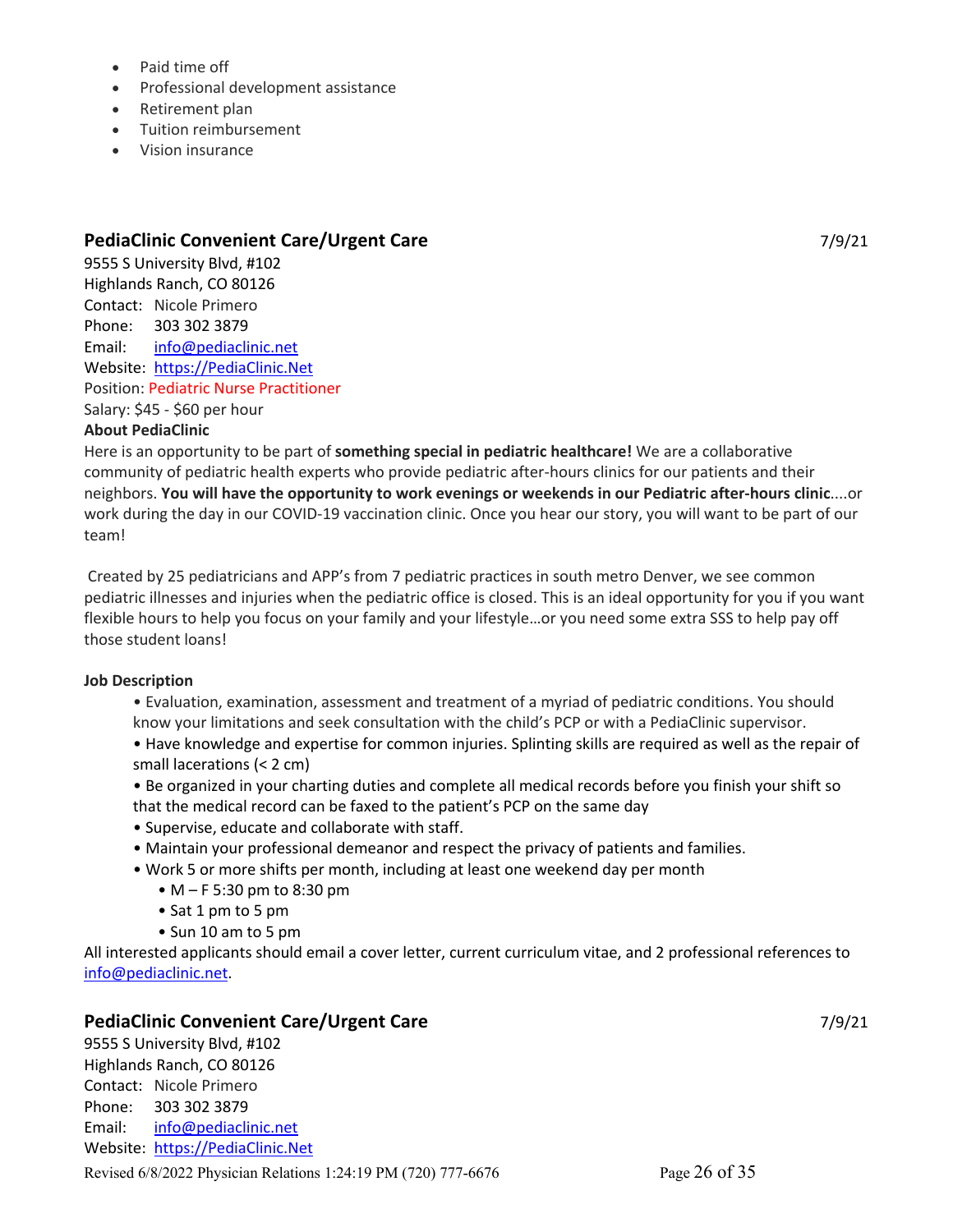#### Position: Pediatrician

Salary: \$60 - \$80 per hour

#### **About PediaClinic**

Here is an opportunity to be part **of something special in pediatric healthcare!** We are a collaborative community of pediatric health experts who provide pediatric after-hours clinics for our patients and their neighbors. **You will have the opportunity to work evenings or weekends in our Pediatric after-hours clinic....** 

Created by 25 pediatricians and APP's from 7 pediatric practices in south metro Denver, we see common pediatric illnesses and injuries when the pediatric office is closed. This is an ideal opportunity for you if you want flexible hours to help you focus on your family and your lifestyle…or you need some extra SSS to help pay off those student loans!

# **Job Description**

- Evaluation, examination, assessment and treatment of a myriad of pediatric conditions. You should know your limitations and seek consultation with the child's PCP or with a PediaClinic supervisor if necessary.
- Have knowledge and expertise for common injuries. Splinting skills are required as well as the repair of small lacerations (< 2 cm)
- Be organized in your charting duties and complete all medical records before you finish your shift so that the medical record can be faxed to the patient's PCP on the same day.
- Supervise, educate and collaborate with staff.
- Maintain your professional demeanor and respect the privacy of patients and families.
- Work 5 or more shifts per month, including at least one weekend day per month
	- M F 5:30 pm to 8:30 pm
	- Sat 1 pm to 5 pm
	- Sun 10 am to 5 pm

All interested applicants should email a cover letter, current curriculum vitae, and 2 professional references to info@pediaclinic.net.

# **Pediatrics 5280** 10/22/21

9094 E. Mineral Ave Suite 120 Centennial CO, 80112 Contact: Stephanie Roehm Phone: 303-779-5437 Email: s.roehm@pediatrics5280.com Website: Pediatrics5280.com

Pediatric medical office in Centennial, CO is looking for a **Medical Receptionist**. The Medical Receptionist is responsible for ensuring the efficient and effective flow of the front desk activities. Applicant must be energetic, outgoing, compassionate team player who possesses good judgment, a great attitude and stellar work ethic. Must be able to multitask and take initiative to work without supervision. We value positive attitude and ability to learn over experience. Experience as a receptionist is not required, previous work in a customer-service industry is preferred.

Full-Time and Part-Time positions Open

Full-Time: 5 full days per week and an occasional weekends (weekends we are open 8am- noon). Part-Time: 3 full days per week and an occasional weekends (weekends we are open 8am- noon). Two Locations: Centennial is the primary location, requesting ability to work in Castle Rock approximately once weekly.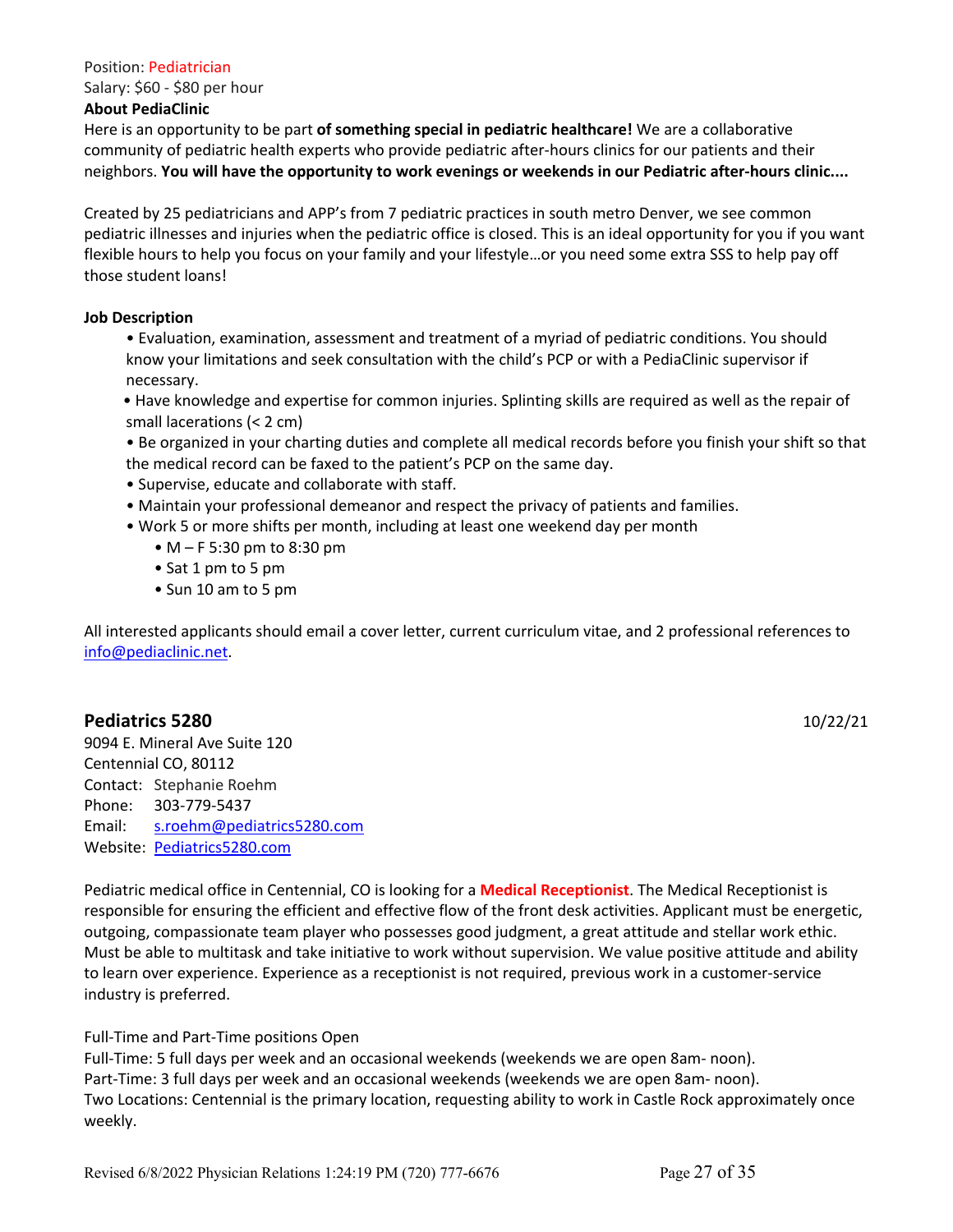#### **Medical Receptionist Primary Responsibilities**

· Answers multi-line phone, screens and routes calls, takes messages for clinic staff and physicians.

· Schedules and edits patient physician appointments for new and returning patients.

· Greets patients and request that patients and visitors be seated in the waiting room and communicate unexpected delays as needed.

- · Collects patient demographic and insurance data.
- · Collects and posts co-pays.
- · Obtains required signatures.
- · Maintains records in accordance with guidelines..
- · Answer and transfer phone calls -Greet and assist patients in a timely manner
- · Maintain excellent customer service skills

#### **Knowledge, Skills, and Abilities**

- · Knowledge of computer systems and software used in functional area.
- · Ability to solve problems and identify solutions.
- · Ability to interact with diverse patient/family interactions and demonstrate customer service
- · skills in interactions with all patients, families and staff, including high volume and stressful situations.

# **Rocky Mountain Health Center Pediatrics** 8/30/21

14001 E Iliff Ave #210 Aurora, CO 80014 Contact: Karolynn St-Pierre Phone: 720-458-8033 Email: karolynn@symmetryconsult.com Website: https://rmhcpeds.com/ Position: Pediatric Physician

Our small vibrant office is looking to hire a third **Pediatrician** to join our close-knit team of 2 pediatricians and 2 physician assistants in Aurora. The office is centrally located with easy parking and serves a diverse population of patients. We pride ourselves in being a medical home for our patients who love being able to schedule with their primary care provider in our smaller office setting. The practice is growing and we need another energetic and compassionate pediatrician to join the group. We have a triage nurse, behavioral health clinician, lactation consultant, and skilled support staff who help the office run smoothly. Light newborn rounding only at one nearby hospital. We have a nurse-triage phone service and share phone-call with other practices. Position is for 3-4 days per week (and an average of one Saturday morning in clinic per month) and can be flexible. We do have several Spanish-speaking patients so being able to speak Spanish is preferred.

# **Southeast Denver Pediatrics** 3/24/22

2121 South Oneida Denver, CO 80224 and 11960 Lioness Way Parker, CO 80128 Contact: Lisa Maxwell, Practice Manager or Sharon Sagel MD Phone: 303-757-6481 Fax: 303-757-2209 Email: lmaxwell@southeastdenverpediatrics.com smsagel@yahoo.com Website: www.southeastdenverpediatrics.com Position: Physician Assistant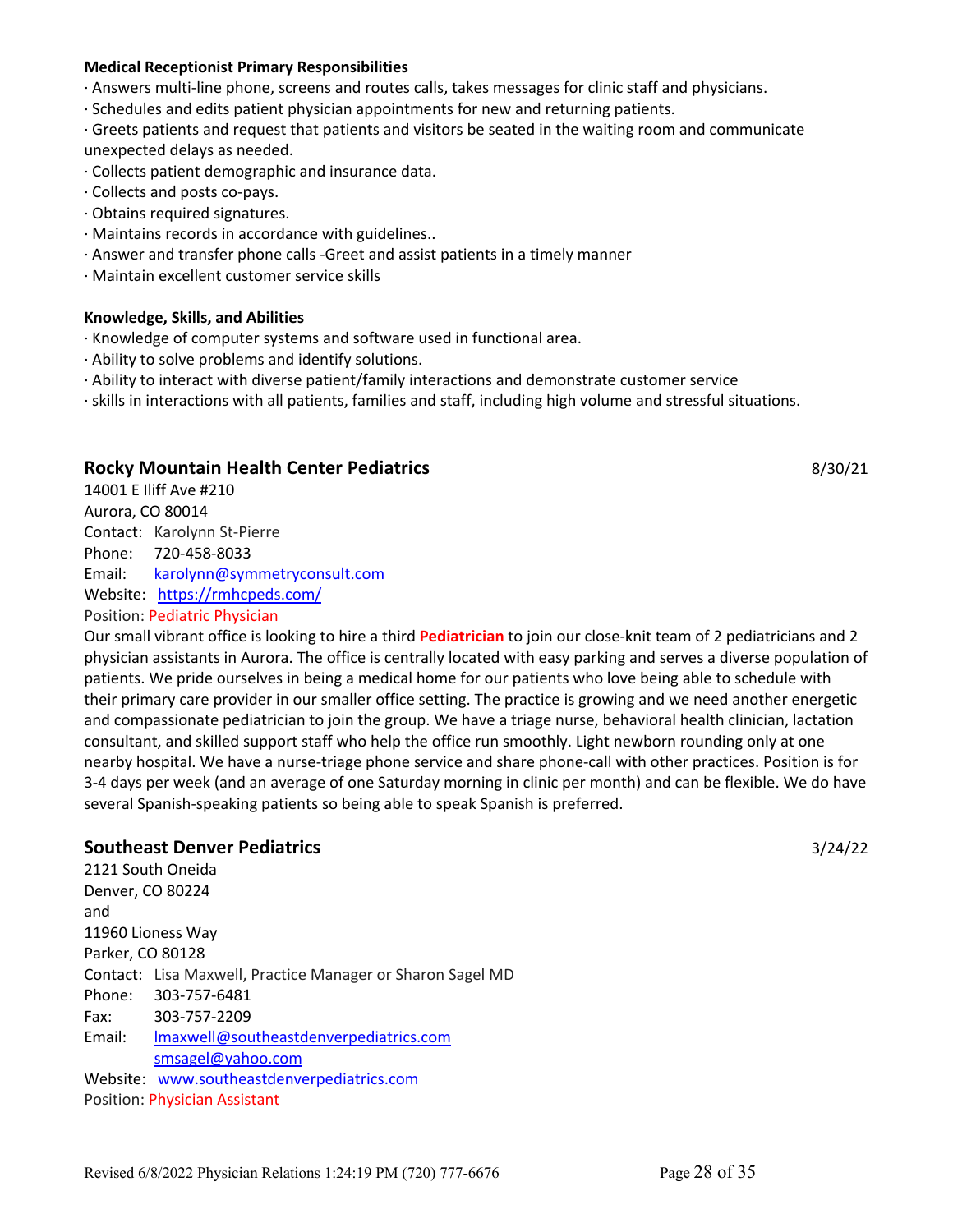Southeast Denver is looking for a **PHYSICIAN ASSISTANT** to join our practice. We are a pediatric primary care practice with six physicians and three physician assistants. We have two office locations. Full time providers in our office work four days per week with one Saturday morning per month. We offer generous PTO, CME, Health Insurance, and other benefits.

Please feel free to contact us with any questions

Please email CV to Dr. Sharon Sagel at smsagel@yahoo.com or Lisa Maxwell, practice manager, at lmaxwell@southeastdenverpediatrics.com, or call Lisa Maxwell at 303-757-6418.

# **Wheat Ridge Pediatrics** 4/20/21

4350 Wadsworth Blvd. Suite 301 Wheat Ridge CO 80033 Contact: Yelena Khayut M.D. Phone: (303) 421-0194 Fax: (303) 421-6587 Email: yelmik@gmail.com

Website: www.wheatridgepediatrics.com

Looking for young energetic **Pediatrician** to join as a partner in a well-established private practice. Start summer/fall 2019. Expected to see patients 4 days per week, on call every other weekend (triage performed by nurses in local Children Hospital). 50 year old small practice that knows its patients and their families. Enjoy sunshine 300 days a year and wealth of outdoor activities.

This is an ideal opportunity for a physician who desires to start his own practice, but hesitant to begin from scratch. Possible candidate must be willing to share office expenses, and will receive an existing patient population from the retired pediatrician. If interested, please email to Yelena Khayut M.D.

# **Regional Openings:**

# **Castle Valley Children's Clinic** 4/14/22

820 Castle Valley Blvd Ste 204, New Castle, CO 81647 2615 Dolores Way, Unit 103, Carbondale, CO 81623 Contact: Debbie Anne Moeller Phone: 970-984-3333 Fax: 970-984-0293 Email: DAMoellerCPNP@cvcclinic.com Website: www.cvcclinic.com Position: CPNP or Pediatric PA-C

Looking for a **CPNP or Pediatric PA-C** to join our team for an opportunity to be part of a dynamic, innovative healthcare team in a patient centered home environment to provide primary care to infants and children from birth to 21 years of age in a diverse rural setting. Our clinics consist of a group of experienced CPNP's and Pediatricians working in both the outpatient and inpatient setting. We practice in small town settings where you get to watch your patients grow up in the community. Applicants must be willing to work between 2 outpatient facilities approximately 20 miles apart. This is a great place to enjoy outdoor living at its finest! Our clinics are located in the heart of the Roaring Fork Valley and there are opportunities for skiing, hiking, biking, river sports and cultural events in Aspen such as the Aspen Santa Fe Ballet and Aspen Music Festival. Job Types: Full-time, Part-time

Revised 6/8/2022 Physician Relations 1:24:19 PM (720) 777-6676 Page 29 of 35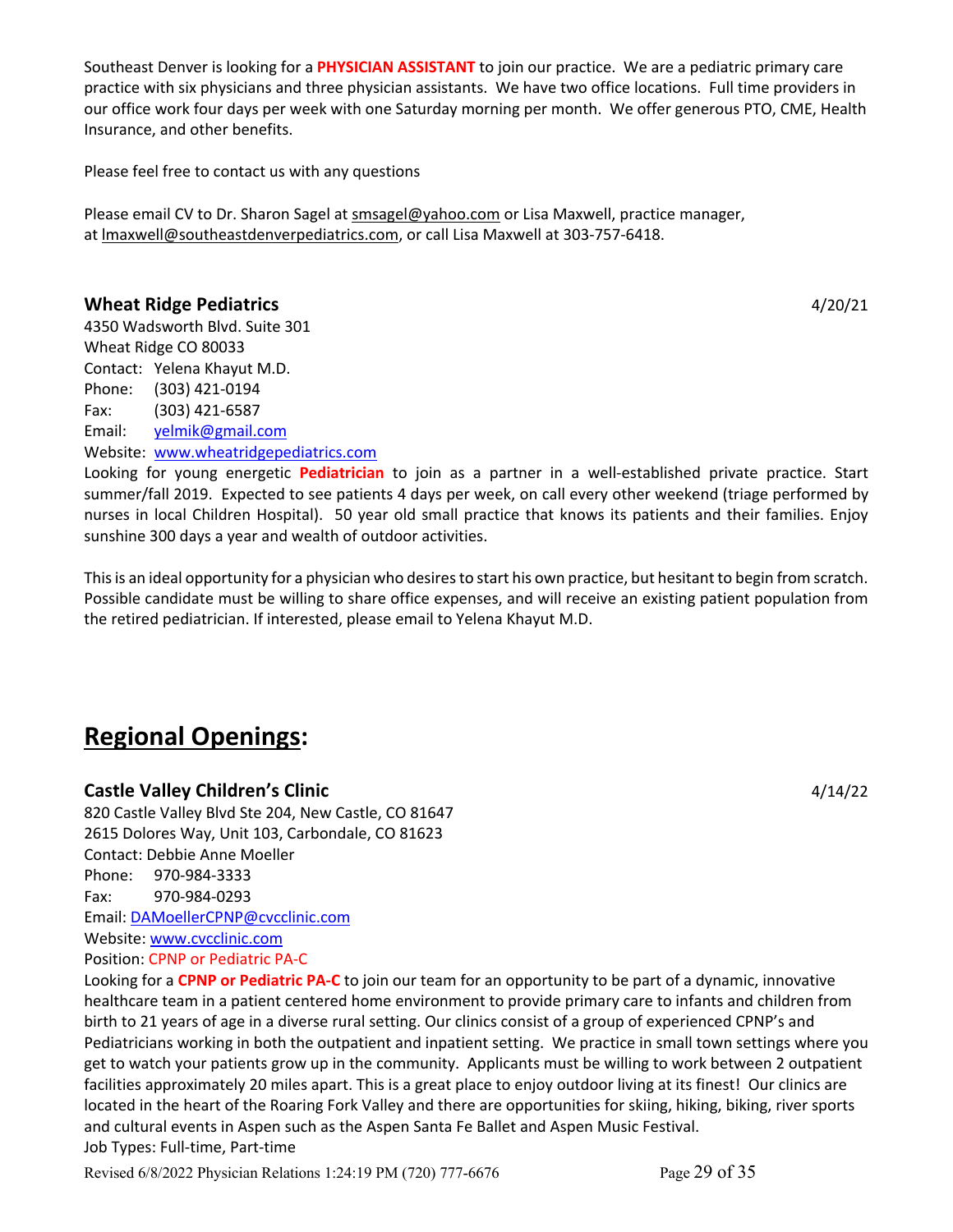# Salary: \$85,000.00 - \$100,000.00 per year

Benefits:

- $401(k)$
- 401(k) matching
- Continuing education credits
- Dental insurance
- Flexible schedule
- Flexible spending account
- Health insurance
- Malpractice insurance
- Paid time off
- Vision insurance
- Fantastic team environment

Experience:

• Nurse Practitioners and Physician Assistants: 1 year (Preferred) Language:

• Spanish (Preferred)

License/Certification:

• NP certification and Colorado Nursing license (Preferred), PA-C (in Colorado)

**Dino Pediatrics** 4/20/21

1190 Bookcliff Ave #104 Grand Junction, CO 81501 Contact: Crystal Cameron Phone: (970) 242-7060 Fax: (970) 242-6198 Email: dinopeds@yahoo.com

Excellent opportunity for **Full Time / Part Time career-oriented pediatrician** in Western Colorado. Pediatric practice located in Grand Junction, CO is currently looking to add additional qualified physicians to our practice. No C-Section or deliveries to attend, light on-call 1 out of every 3 (nurse takes 1<sup>st</sup> call), various employment options available.

Grand Junction is located 30 miles from the Utah border and in the heart of the Grand Valley. With the surrounding mountains and rivers, the outdoor life can't be beat. The low cost of living and reasonably priced real estate makes Grand Junction a desirable place to live.

All qualified applicants are encouraged to apply. Please email your CV to dinopeds@yahoo.com or fax to (970) 242-6198. Feel free to contact Crystal at (970) 242-7060 with inquiries.

# **Pediatric Associates of Durango Inc** 3/24/22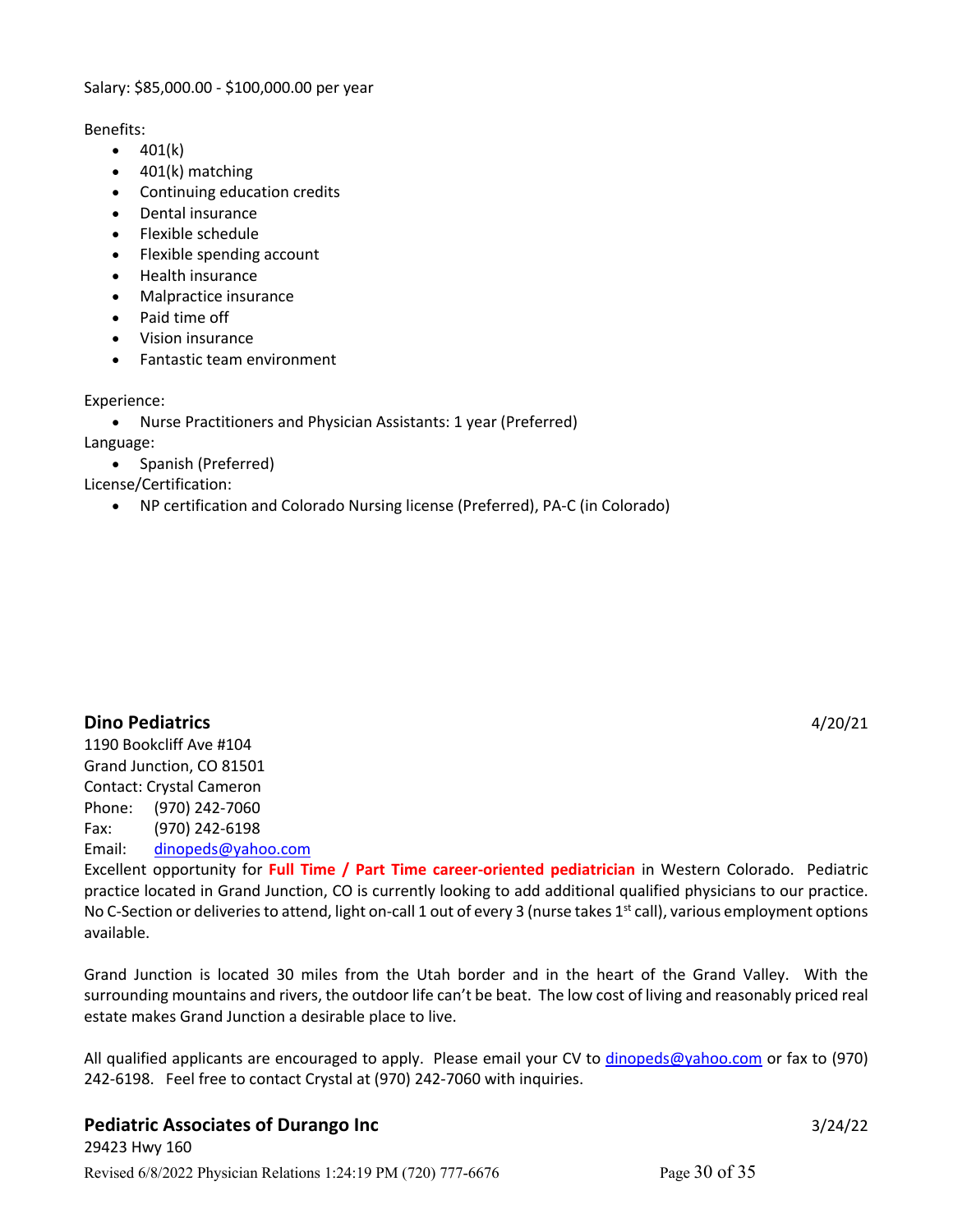Durango, CO 81301 Contact: Stacy Bower Phone: 970-259-7337 Fax: 970-259-7366 Email: stacy@paofdurango.com Website: www.paofdurango.com Position**:** PT of FT Integrative Pediatrician/ Out-patient only

Enthusiastic, innovative, seasoned BC Pediatrician wanted for a pediatric practice passionate about integrating complementary medicine and behavioral health in a general out-patient, pediatric practice rooted in western medicine.

Pediatric Associates of Durango is a "Medical Home" for infants, children and adolescents. Our goal is to ensure that our patients thrive physically, mentally and emotionally. To accomplish this, we call on our solid background in conventional medicine as well as exploring a multitude of alternative options that have proven to enhance the overall health of our patients. Our families appreciate that we address the underlying causes of an illness and disease while simultaneously relieving symptoms.

We, at Pediatric Associates of Durango, are passionate about setting a new standard for health that empowers children to reach their full potential!

The clinic is in beautiful Durango, Colorado. The southwest, four corners area provides unparalleled opportunities to enjoy the outdoors whether it is skiing, camping, hiking, rock climbing, or mountain biking. Durango is also the home of Fort Lewis College ensuring a small town feel with a cosmopolitan outlook.

Job Types: Full-time, Part-time

Pay: Up to \$160,000.00 per year

# **Pediatric Partners of the Southwest** 5/09/22

810 East 3rd. St. Suite #301 Durango, CO 81301 Contact: Cecile Fraley MD, CEO (She/Her) Phone: 970-375-0100 Fax: 970-375-9210 Email: cfraley@ppswdurango.com Website: https://www.ppswdurango.com/ Position**:** Behavioral Health Counselor

Pediatric Partners of the Southwest (PPSW) is hiring a fourth license eligible/ licensed **behavioral health specialist** to join our well established PPSW (fully) Integrated Behavioral Health Team for July 2022. Therapist will assist families with identifying needs by implementing appropriate screening tools, providing support and counseling to our patients and families, as well as collaborating with health professionals in care coordination, triage, and referral. This is a full-time, benefitted position. NHSC and CO State Loan forgiveness programs available.

Early childhood experience and familiarity with IEP and 504 plans desired. Experience in an integrated pediatric practice or children's hospital a plus!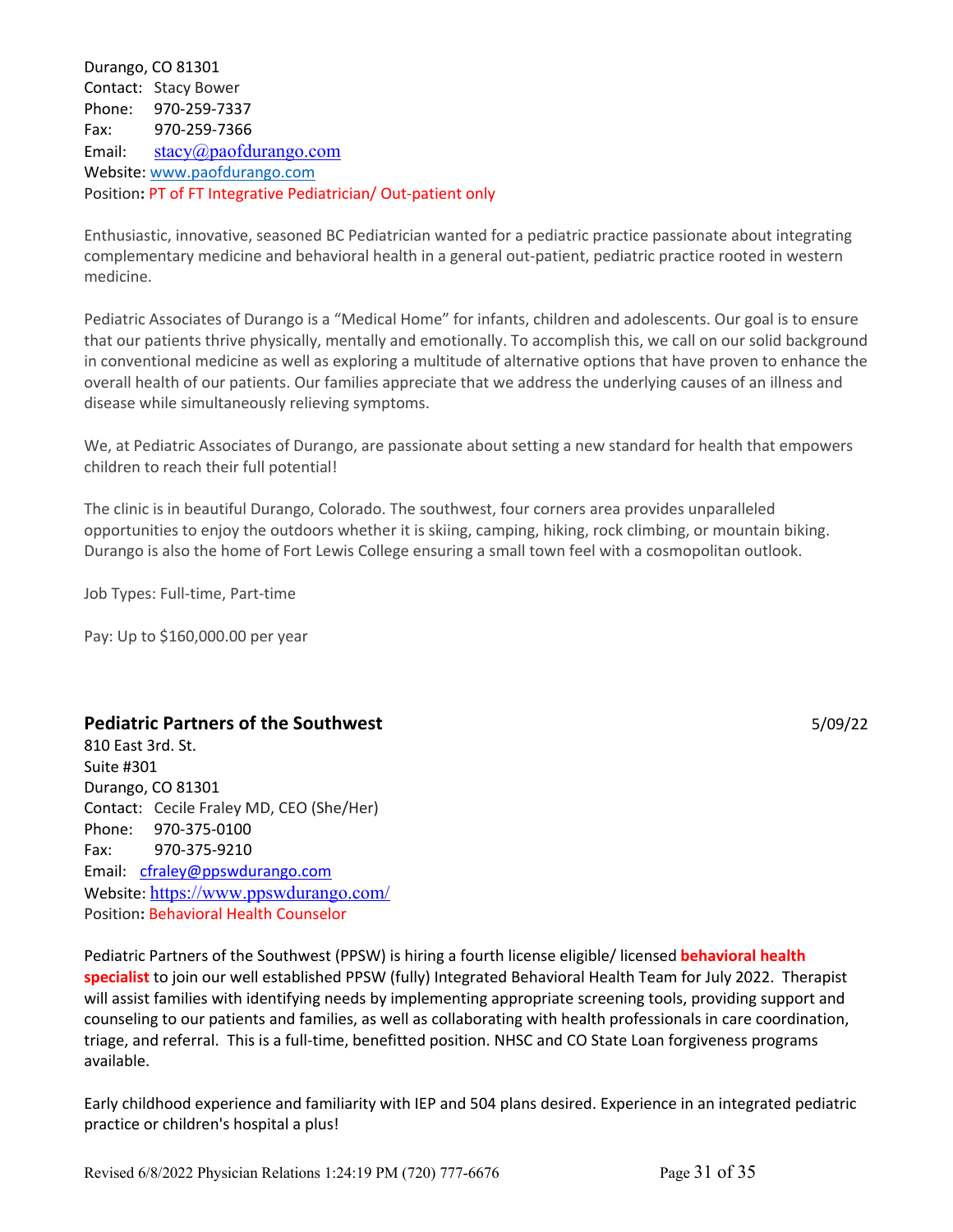# https://www.ppswdurango.com/integrated-behavioral-health

PPSW is an innovative and happy pediatric medical home practice located in beautiful Durango, CO serving SW Colorado in three school based-health centers ,a private practice location, and as hospitalists at our regional hospital. We provide care from birth to twenty-one years of age.

# https://www.ppswdurango.com/

# **Responsibilities include**:

- Compassionately, efficiently, and effectively identify problems using brief interventions "hot spotting" and short-term counseling sessions.
- Conducts appropriate assessments with focus on functional outcomes.
- Coordinates care for complex patients with co-morbid mental and physical health conditions.
- General understanding of pharmacology with familiarity of commonly used psychotropic medications used in a primary care setting.
- Can assess patients in brief time allotted and utilize solution focused brief interventions, such as CBT, Motivational Interviewing, ACT, DBT, and Psychoeducation.
- Readily provides unscheduled services when needed and available for on-demand consultation.
- Demonstrated competence with DSM diagnostic criteria and treatment planning.
- Writes clear, concise chart notes.
- Comfortable with collaborative discussion and team-based care with pediatrician and advanced care providers.
- Works with primary care provider to refer cases to specialty mental health services when appropriate.
- Utilizes general knowledge of the most common conditions treated in pediatric primary care (i.e., Asthma, AD/HD, Allergies, Ear infections, Developmental Disorders).
- Assists with staff training as needed.
- Crisis Intervention and risk assessments. Acts as a consultant to other staff on skillful and effective intervention with patients, including crisis intervention.
- Ability to adapt to quickly changing situations that arise is a pediatric medical home practice; we value flexible independent "bucket carriers".
- Comfortable using an electronic health record with IBH templates within the medical record.
- Being part of a busy team-based practice, which values a happy and innovative work environment.

# **Education/Experience**:

- License-eligible or Licensed Clinical Social Worker (LCSW), Licensed Professional Counselor (LPC), LMFT, PhD, or PsyD
- Degree/Level: Master's Degree
- Two years' experience in integrated health setting preferred, but not required.

#### Please send your resume to **aharrison@ppswdurango.com**

# **Pediatric Partners of the Southwest** 5/09/22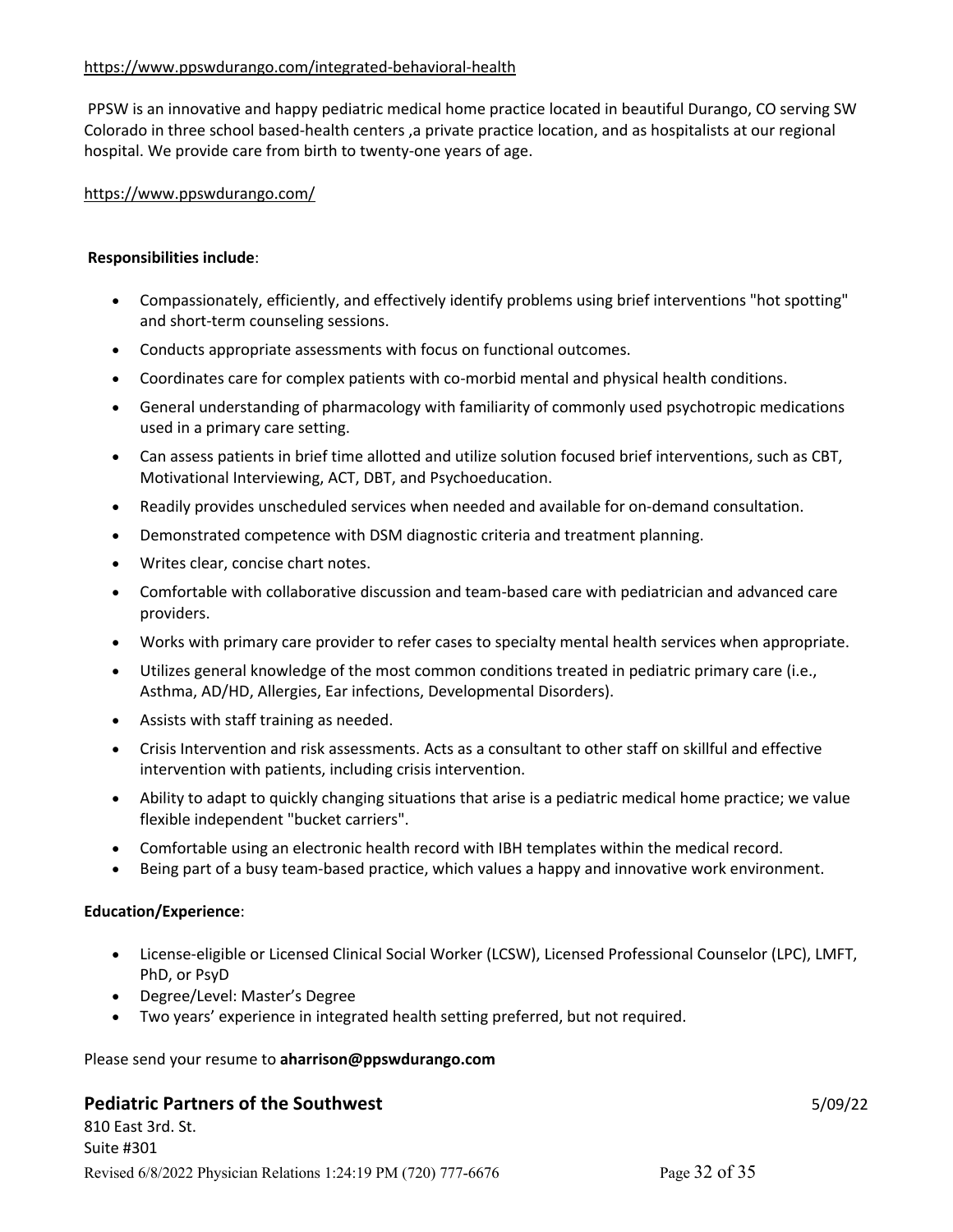Durango, CO 81301 Contact: Cecile Fraley MD, CEO (She/Her) Phone: 970-375-0100 Fax: 970-375-9210 Email: cfraley@ppswdurango.com Website: https://www.ppswdurango.com/ Position**:** Pediatric Nurse Practitioner Bayfield SBHC Lead

Job Type: Permanent/Direct Hire Setting: School Based Clinic/Outpatient Location: Bayfield, CO Ages: 0-21yr old patients Schedule: Full Time12mo/year, no weekends, no call. Salaried & Benefited Position

Loan repayment: NHSC and CO State Loan forgiveness programs available.

Pediatric Partners of the Southwest is an innovative and dynamic physician owned pediatric practice serving the Four Corners Region. We are looking for a **full time PNP SBHC Lead for our Bayfield CDPHE funded SBHC**. In addition to clinical medical home services the Bayfield SBHC Lead also collaborates with community partners, school counselors, health team, and athletic trainers to guide SBHC services.

Our practice serves southwest Colorado and northern New Mexico. Our practice is privately owned and financially flourishing. We are a mission driven private practice that operationally looks like a rural health center or FQHC. Our PPSW total 9500-patient payer mix is reflective of our community with 40% Medicaid, 8% CHP+, 8% self-pay, and 44% private insurance. PPSW functions as the main pediatric and young adult safety-net clinic for Bayfield and surrounding areas. We have a decade year old experience in delivering Integrated Behavioral Health and have a full-time BHP at the Bayfield SBHC. PPSW is the largest sub-specialty telemedicine and outreach partner for Children's Hospital CO allowing for significant pediatric sub-specialty support.

We are a close group of providers who love pediatrics and our time off with our families and outdoor adventures in the four corners region. We have a generous benefits package that includes: three weeks of annual vacation and paid malpractice coverage, HSA health & dental insurance, 401k with match, and profit sharing.

Requirements:

- Graduate of an accredited Nurse Practitioner Program PNP
- Colorado Advanced Practice Nursing License with Prescriptive Authority
- The ideal candidate is a compassionate and joyful individual who loves working with children, young adults, and families from a variety of backgrounds and likes to professionally partner with community organizations
- Language skills in Spanish welcomed
- Seasoned practice experience is highly preferred
- LARC experience helpful

Please contact Cecile Fraley MD, CEO PPSW, cfraley@ppswdurango.com for additional information

# **Stepping Stone Pediatrics** 9/8/21

1619 N Greenwood ste 400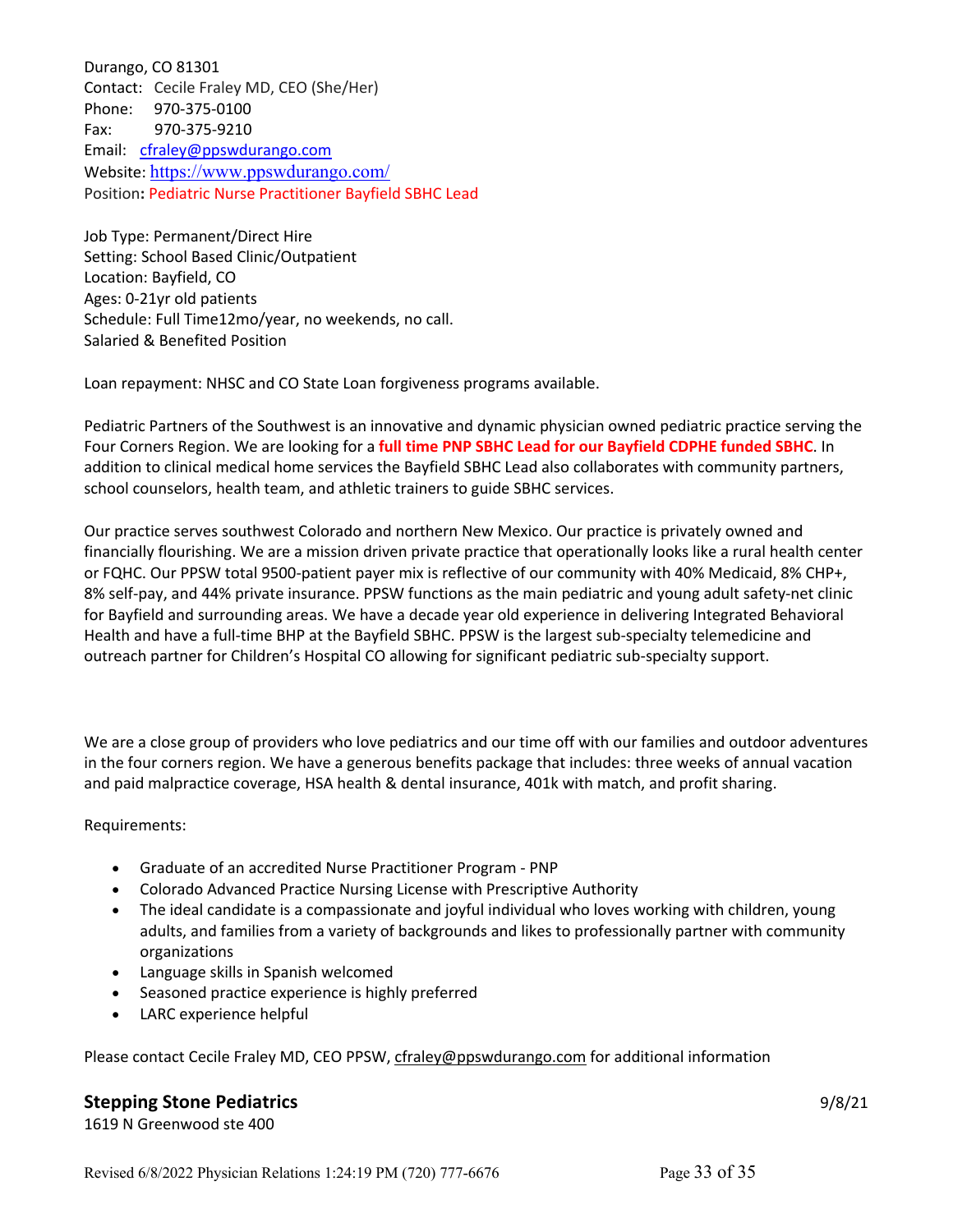Pueblo CO 81003 Contact: Michelle Munoz Phone: (719) 583-2330 Fax: (719) 583-2670 Email: office@steppingstonespediatricsco.com Position**:** BC/BE pediatrician or pediatric NP We would like to hire a Full Time (4 days) or Part Time (3 days) **BC/BE pediatrician or pediatric NP** in beautiful, warm sunny Southern Colorado.

Long-established pediatric practice with two partner physicians. No C-Sections or deliveries to attend, light oncall 1 out of every 10 (nurse triage takes 1st call).

Pueblo is a beautiful town on the Arkansas river that is located less than an hour from skiing, boating, rafting, hiking, and the beautiful Pueblo Reservoir is in our backyard! We also have a lovely local zoo, art and history museums, a local baseball team, and a beautiful downtown Riverwalk and arts district. The Colorado state fair and rodeo is held in Pueblo every year as well! We are less than an hour south of Colorado Springs which boasts all the "big city" amenities including an airport and are two hours south of Denver. Pueblo is an up-and-coming town that is family-oriented, safe, and friendly, and still has a lower cost of living than many other Colorado cities. All qualified applicants are encouraged to apply.

# **The Children's Health Place** 12/17/21

1610 29<sup>th</sup> Ave Place Greeley, CO 80634 Contact: Abe Herrera, President Phone: (970)-356-2600 Fax: (970)- 356- 2633 Email: aherrera@mytchp.com Position**:** Pediatrician

# **Pediatrician vacancy**

The Children's Health Place is seeking a Fulltime Board-Certified Pediatrician to become the newest member of our team.

The Children's Health Place in Greeley Colorado is a veteran owned, independent Medical Home that services the Greeley and the Northern Colorado region. Centrally located in the Woodbriar Building in Greeley, Colorado, the practice attends to children, birth to 18 years of age and accepts most insurance plans including Health First Colorado (Medicaid) and CHP+ (Child Health Plan Plus). The practice consists of two pediatric providers, a Speech Therapist and five support staff. In operation for 28 years, the practice prides itself on a robust care management program, medical and behavioral outcomes, collaboration with Children's Hospital of Colorado and places a high value on serving our bi-lingual patient base with quality, caring and compassion. For the past 28 years, The Children's Health Place has developed a connection with the community and intends to expand its services into the future.

As the premier independent pediatric office in Greeley, Colorado, The Children's Health Place is searching for the perfect candidates to fill a full-time Pediatrician vacancy. The right candidate must be a highly motivated, love kids, be proficient in English (reading and writing) and value the team approach to care. The new member of the team must have a suitable grasp of integrated care; working alongside therapists, a care coordinator and healthcare staff. The candidate must have 5 years of experience in an outpatient clinical setting and be able to work in a smoke and drug free environment. In addition, the new hire must have a basic understanding of electronic medical records (Epic preferred), HIPAA compliance (Hospital Insurance Portability and Accountability Act) and the workings of a medical office.

Revised 6/8/2022 Physician Relations 1:24:19 PM (720) 777-6676 Page 34 of 35